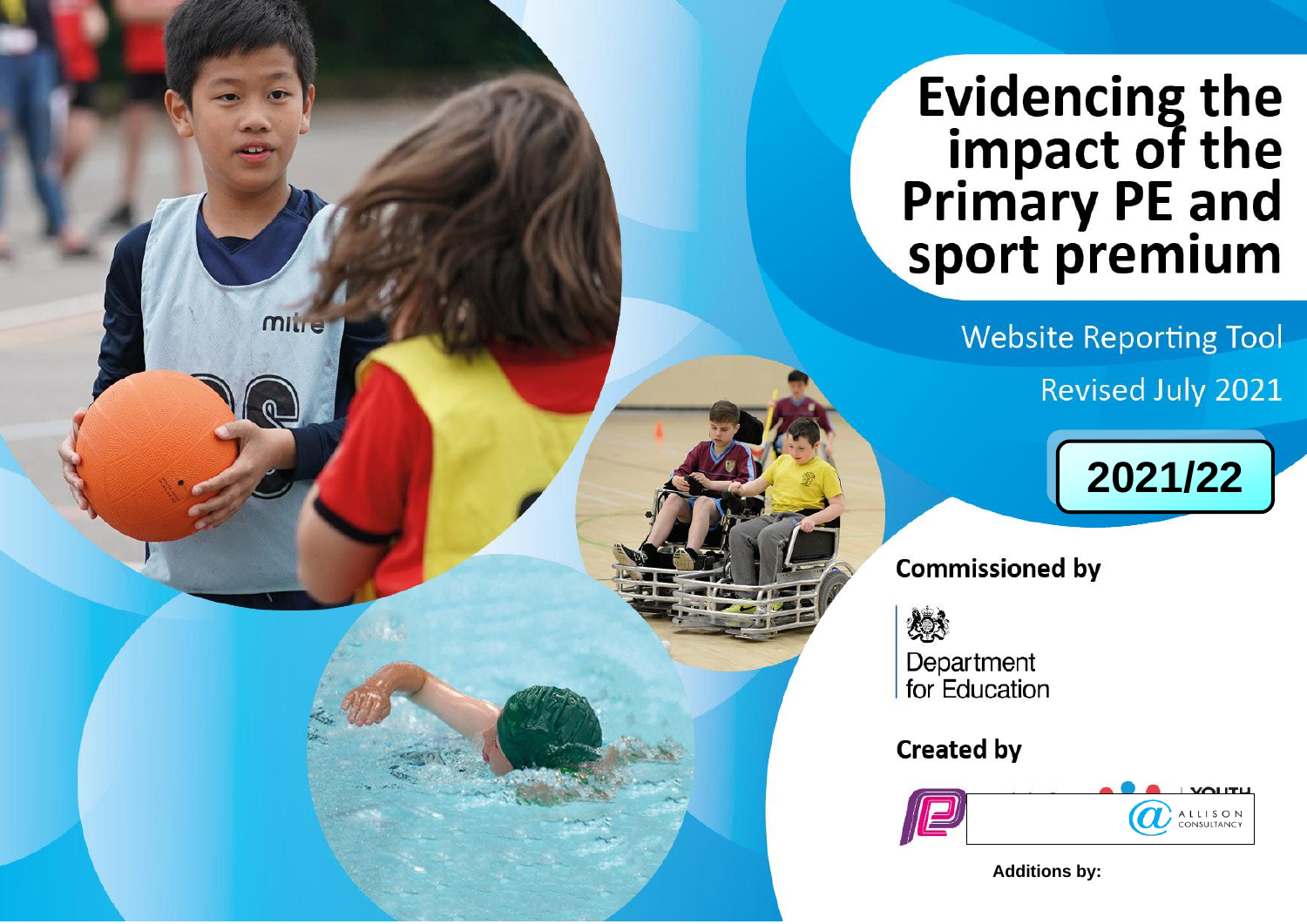It is important that your grant is used effectively and based on school need. The Education Inspection [Framework](https://assets.publishing.service.gov.uk/government/uploads/system/uploads/attachment_data/file/843108/School_inspection_handbook_-_section_5.pdf) makes clear there will be a focus on **'whether leaders and those responsible for governors all understand their respective roles and perform these in a way that enhances the effectiveness of the school'**.

Under the Quality of [Education](https://assets.publishing.service.gov.uk/government/uploads/system/uploads/attachment_data/file/843108/School_inspection_handbook_-_section_5.pdf) Ofsted inspectors consider: **Intent** - Curriculum design, coverage and appropriateness **Implementation** - Curriculum delivery, Teaching (pedagogy) and Assessment **Impact** - Attainment and progress

To assist schools with common transferable language this template has been developed to utilise the same three headings which should make your plans easily transferable between working documents.

Schools must use the funding to make **additional and sustainable** improvementsto the quality of Physical Education, School Sport and Physical Activity (PESSPA) they offer. This means that you should use the Primary PE and sport premium to:

- Develop or add to the PESSPA activities that your school already offer
- Build capacity and capability within the school to ensure that improvements made now will benefit pupils joining the school in future years
- The Primary PE and sport premium should not be used to fund capital spend projects; the school's budget should fund these.

Pleasevisi[tgov.ukf](https://www.gov.uk/guidance/pe-and-sport-premium-for-primary-schools)ortherevisedDfEguidanceincludingthe5keyindicatorsacrosswhichschoolsshoulddemonstrate animprovement.Thisdocumentwillhelpyoutoreviewyourprovisionandtoreportyourspend.DfEencouragesschools to use this template as an effective way of meeting the reporting requirements of the Primary PE and sport premium.

We recommend you start by reflecting on the impact of current provision and reviewing the previous spend.

Schools are required t[o publish details](https://www.gov.uk/guidance/what-maintained-schools-must-publish-online#pe-and-sport-premium-for-primary-schools) of how they spend this funding, including any under-spend from 2019/2020, as well as on the impact it has on pupils' PE and sport participation and attainment. **All funding must be spent by 31st July 2022.**

We recommend regularly updating the table and publishing it on your website throughout the year. This evidences



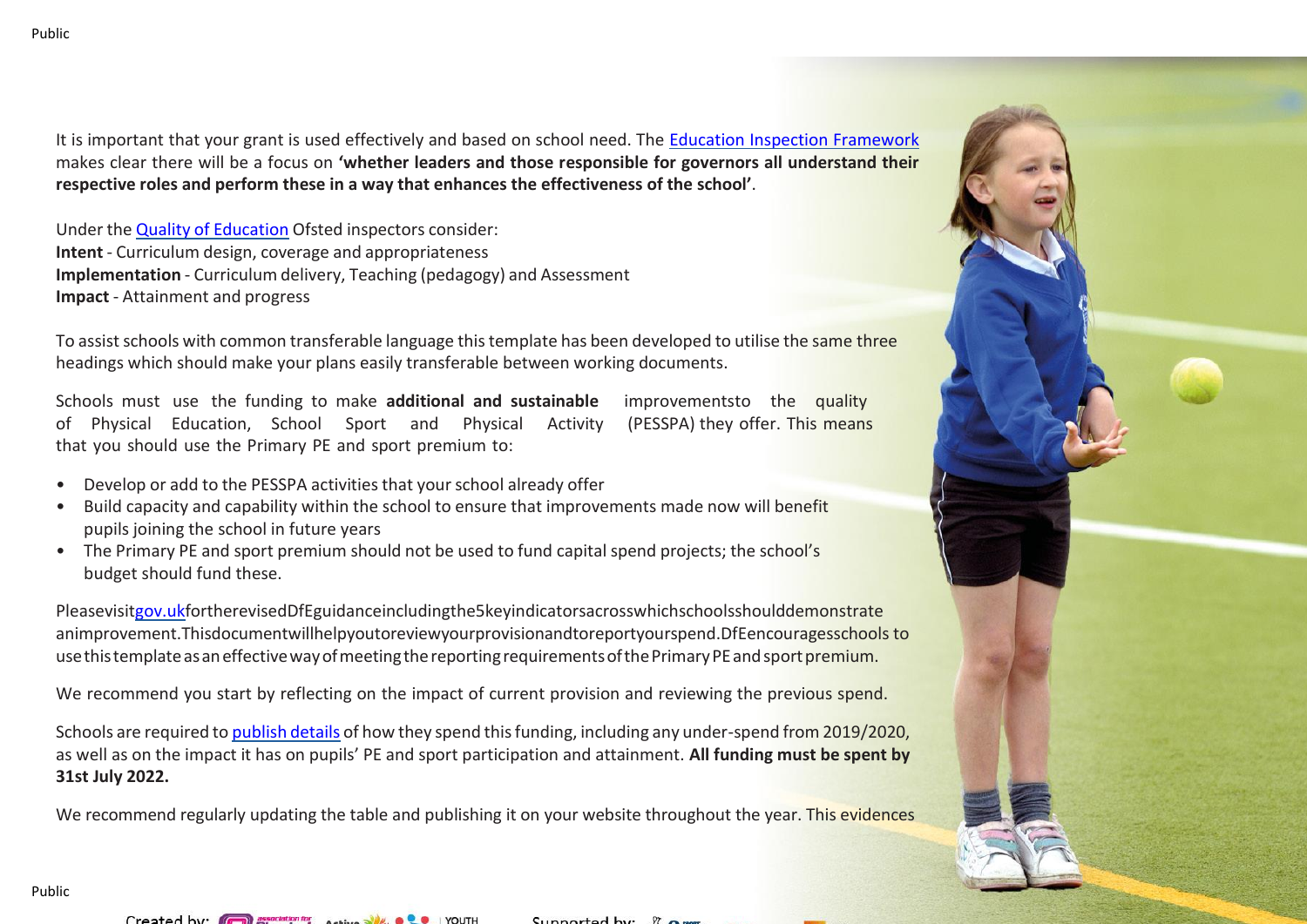your ongoing self-evaluation of how you are using the funding to secure maximum, sustainable impact. Final copy must be posted on your website by the end of the academic year and no later than the 31st July 2021. To see an example of how to complete the table please click [HERE.](http://www.afpe.org.uk/physical-education/wp-content/uploads/afPE-Example-Template-Indicator-2018-Final.pdf)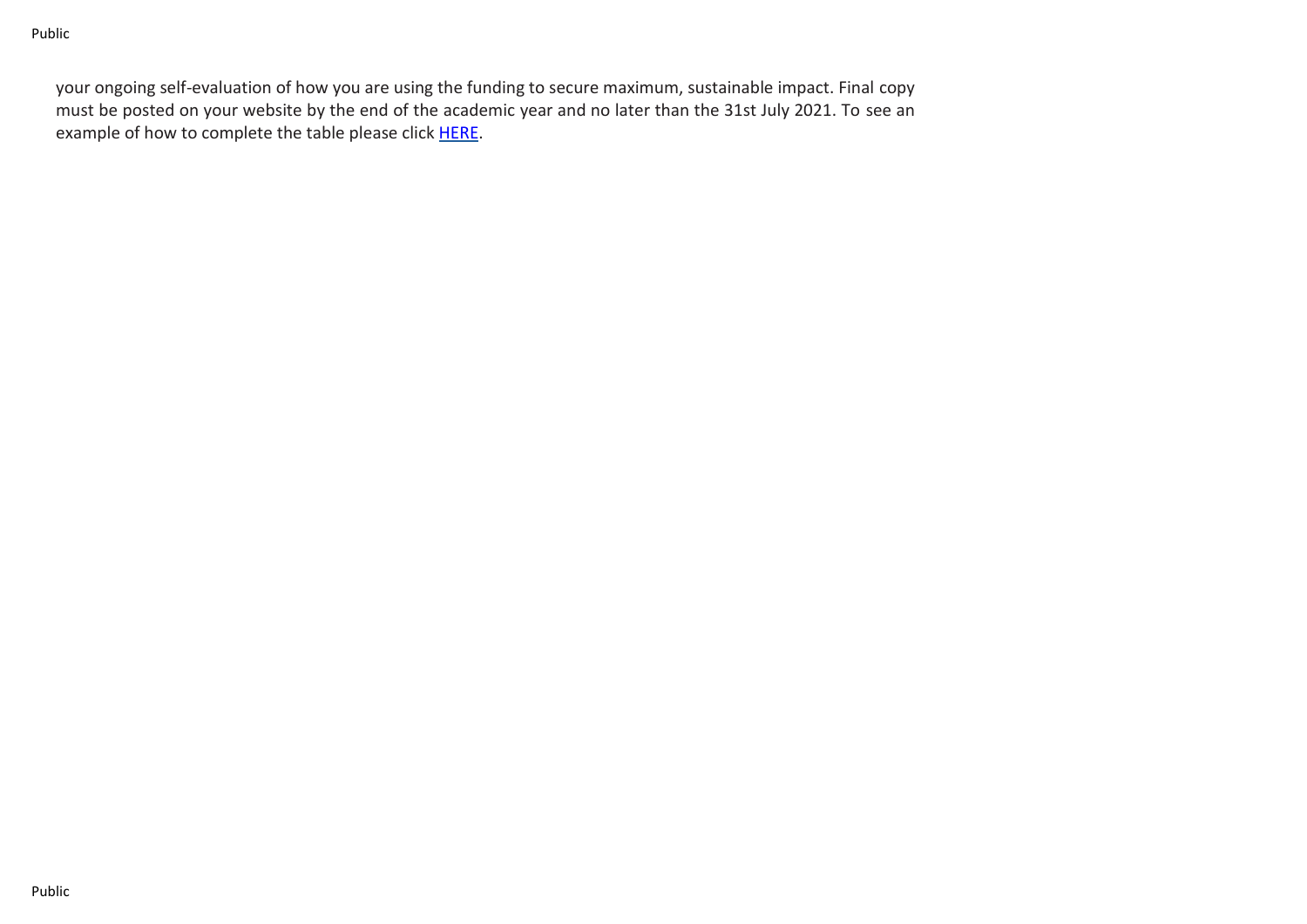

# **Funding Available for 2021/22**

**DfE: Conditions of Grant - Underspend**

The 2020/21 Conditions of Grant were updated to include an **in-year variation regarding the funding.**

Any unspent funding at 31 July 2021 can be carried forward into the 2021 to 2022 academic year. This applies to unspent funding from the 2020 to 2021 academic year, and also to any unspent, carry over funding from the academic year 2019 to 2020. All funding carried forward into the 2021 to 2022 academic **year must be spent by 31 July 2022.**

Please, now see our Budget Summary below which identifies any Underspend, our 2021/22 Premium and our Total Funding available for 2021/22. This is then followed by our 2021/22 Action Plan including related COVID19 Safe-Practice measures.



 $*$ To be spent and reported upon by 31st July 2022.



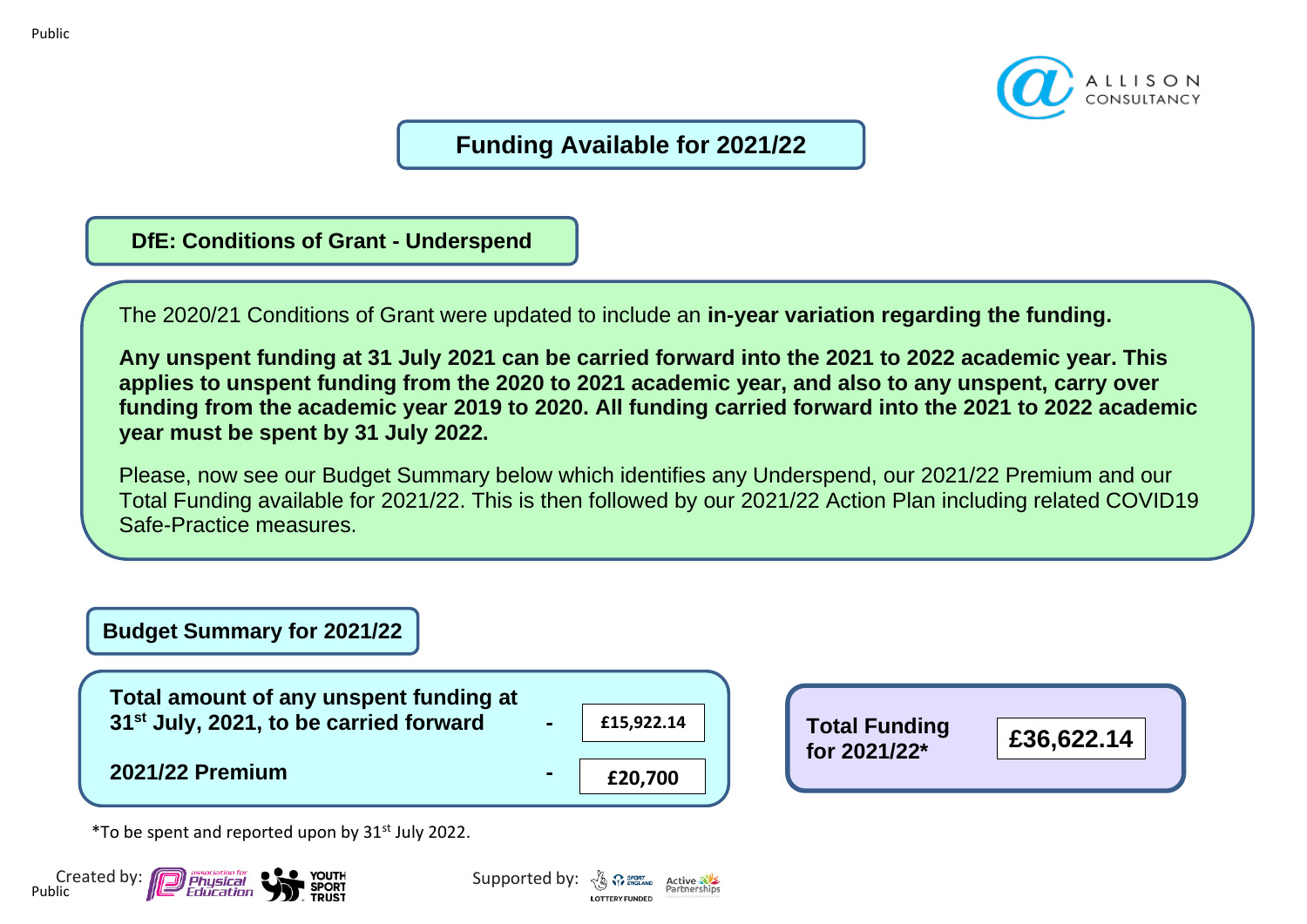## **PE Lead Self-Review (Tracking & Monitoring)**

## **COVID: PESSPA Safe Practice - Action Plan Delivery - Budget (Including any Underspend)**

To support you to track and monitor COVID: PESSPA safe practice, the delivery of your Action Plan, and to meet the deadline for spending any Underspend carried over from the last two years, please 'tick' as appropriate the boxes below. Please also identify in 'Red' in the 'Funding Column' in your Action Plan below where you allocate any Underspend.

## **1. COVID: PESSPA Safe Practice**

| <b>Is COVID: PESSPA Safe Practice being</b>                     | <b>End of Term 1</b> | End of Term 3 | <b>End of Term 5</b> |
|-----------------------------------------------------------------|----------------------|---------------|----------------------|
| followed by staff and children across your<br>school / academy? | Yes                  |               |                      |

## **2. Action Plan**

| Are you on track to deliver your Actions | <b>End of Term 1</b> | <b>End of Term 3</b> | <b>End of Term 5</b> |
|------------------------------------------|----------------------|----------------------|----------------------|
| <b>Contained in your Action Plan?</b>    | Yes                  |                      |                      |

## **3. Budget: Underspend**

| Has any identified Underspend from the last two years been spent by 31 <sup>st</sup> July 2022? | Yes | <b>No</b> | <b>NA</b> |
|-------------------------------------------------------------------------------------------------|-----|-----------|-----------|
|                                                                                                 |     |           |           |







Public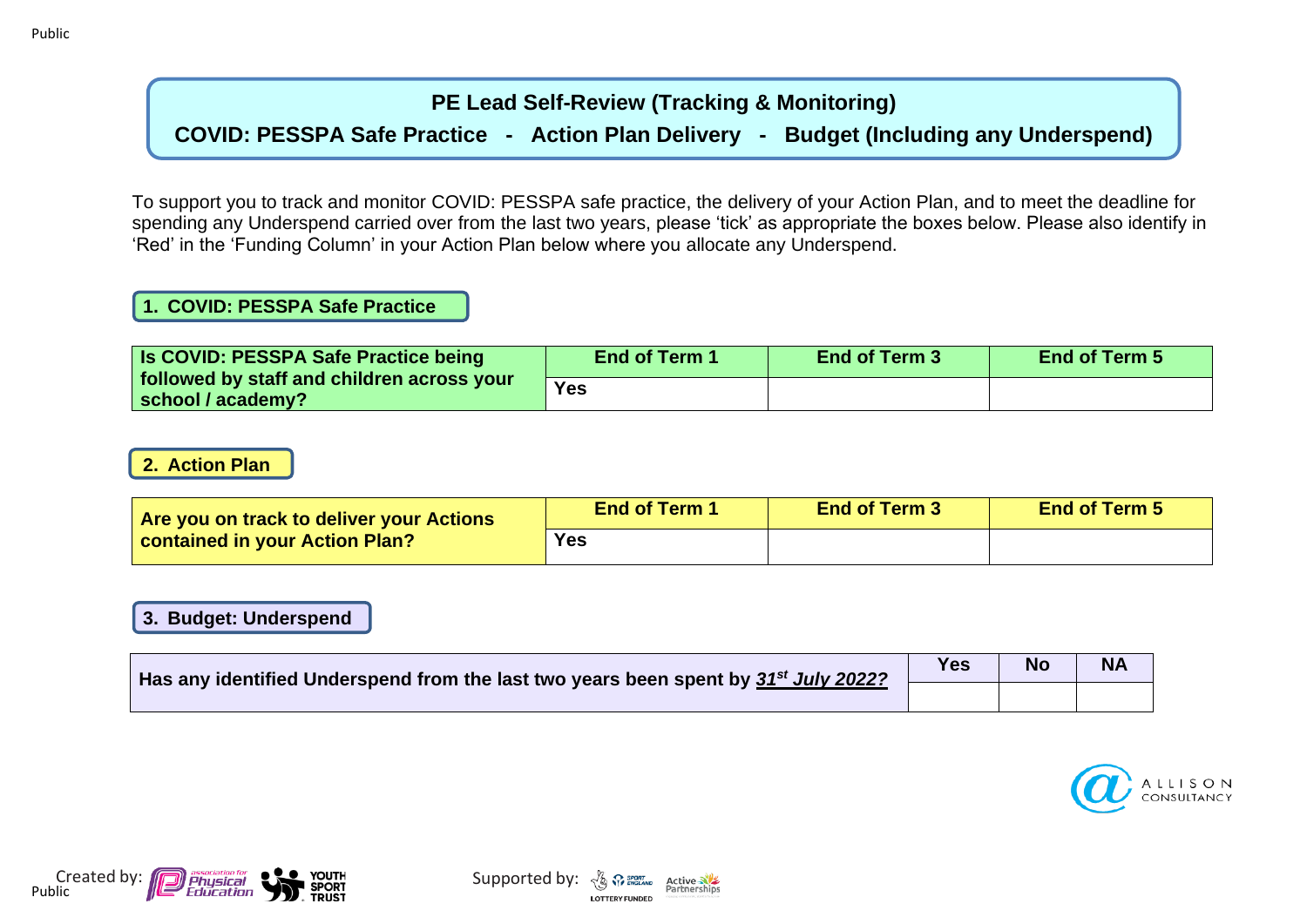# **COVID19: PE, School Sport & Physical Activity (PESSPA) Safe Practice**

With regards to the planning (Intent) of what we want to achieve this year, we have ensured that we have referred to all national and local COVID19 guidance available at the time in relation to each of the PE & Sport Premium Outcome Indicators.

With regards to delivery (Implementation) of our Action Plan we will amend any actions as appropriate in line with any new guidance as it emerges.

Specifically, with regards to delivery, we will adhere to all latest national COVID19 guidance including the requirements relating to:

- ✓ *The engagement of external providers to work alongside children and staff in a range of roles including teaching / coaching, extra-curricular activity provision, competition, leadership training, and CPD.*
- ✓ *Visiting and using external sites and facilities*
- ✓ *The safe use of sports equipment and resources including all hygiene protocol*
- ✓ *Competitive opportunities both within our academy and against other schools and academies*





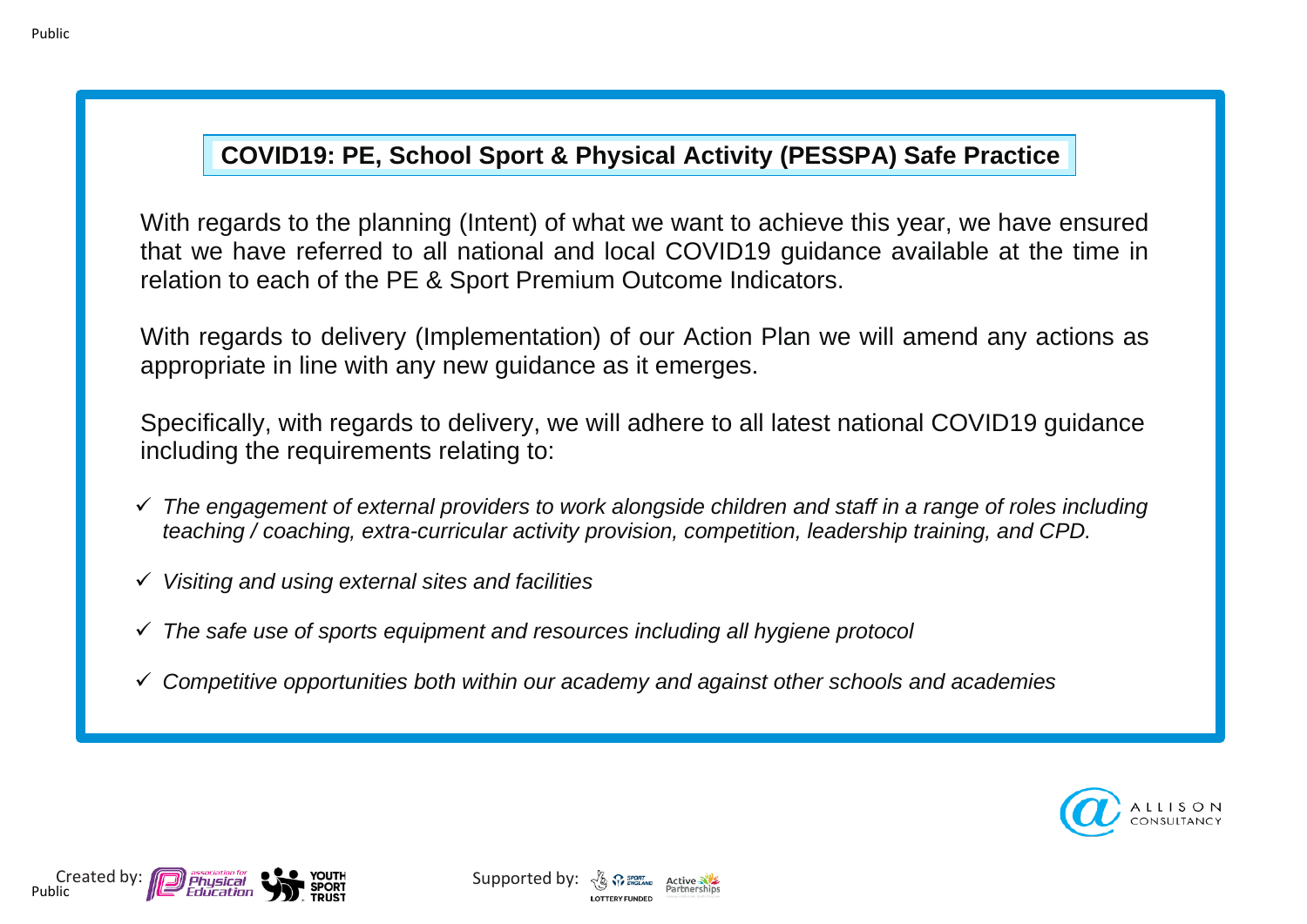## **Swimming Data** Please report on your Swimming Data below.

| $\%$          |
|---------------|
|               |
|               |
|               |
| $\frac{9}{6}$ |
|               |
| %             |
|               |
| Yes           |
|               |



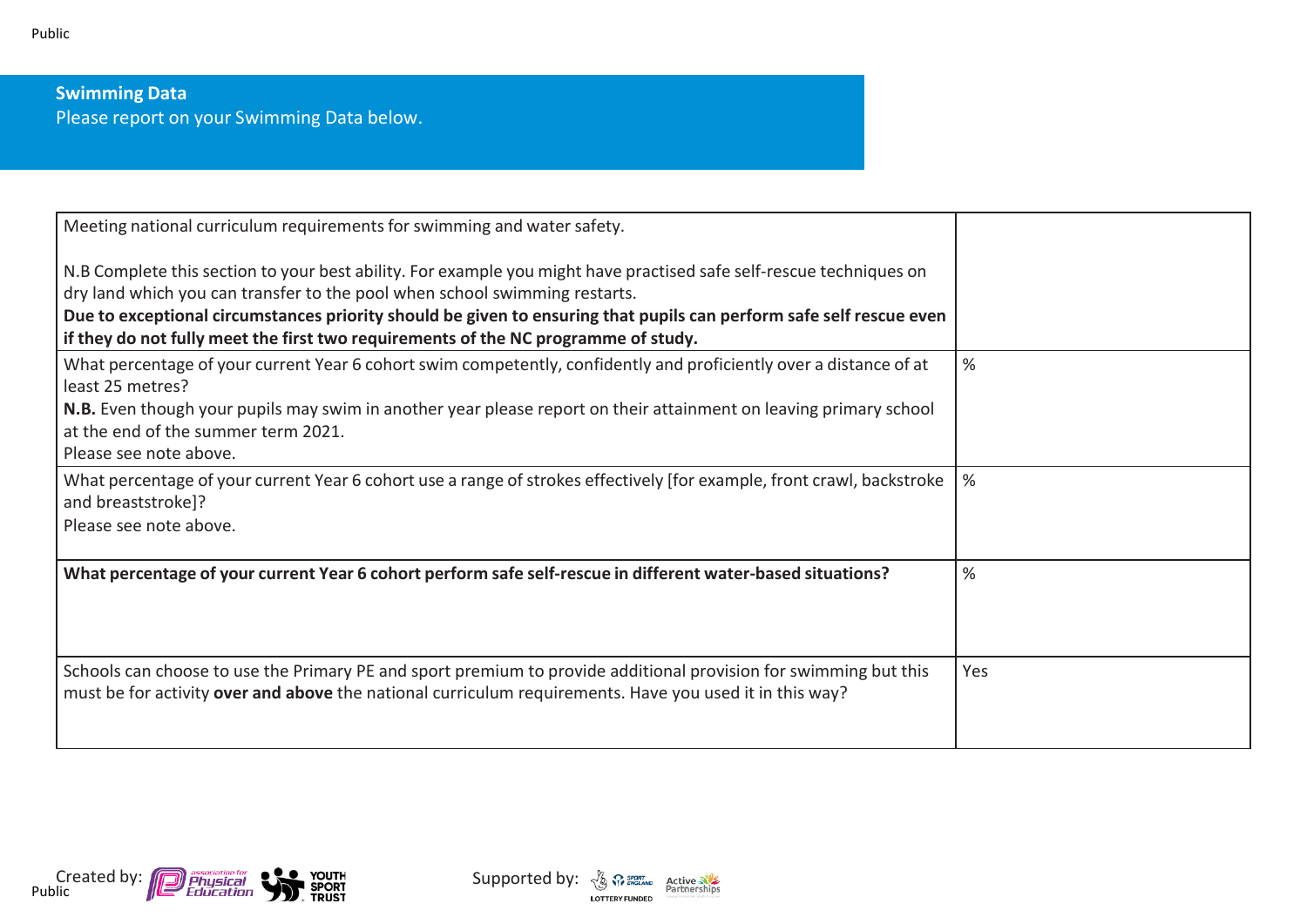**Action Plan and Budget Tracking**

Capture your intended annual spend against the 5 key indicators. Clarify the success criteria and evidence of impact that you intend to measure to evaluate for pupils today and for the future.



I

| Key indicator 1: The engagement of all pupils in regular physical activity - Chief Medical Officers guidelines recommend that<br>Percentage of total<br>allocation:<br>primary school pupils undertake at least 30 minutes of physical activity a day in school<br>%<br>Implementation<br>Impact<br>Intent<br>Your school focus should be<br>Funding<br>Make sure your actions to achieve are linked to<br>Evidence of impact: what do<br>Sustainability and<br>clear what you want the<br>allocated:<br>pupils now know and what<br>your intentions:<br>suggestednext steps:<br>pupils to knowand be able to<br>$Red =$<br>can they now do? What has<br>do and about what they need<br>Underspend<br>changed?:<br>to learn and to consolidate<br>through practice:<br>We will ensure that all national COVID19 guidance,<br><b>Evidence</b><br><b>Develop a Healthy Active</b><br>Trust and local policy is followed regarding engaging<br><b>Engagement Programme to</b><br>external providers to work alongside staff and<br>encourage more children to<br>children with regards to activity provision.<br>External providers engaged including<br>engage more regularly in<br>YDP and Martin Smith<br>additional physical activity<br>A Focus on Outdoor Opportunities<br>All training taken place<br>Part of equip<br>opportunities<br>COVID19 safe-practice being<br>costs below<br>We will identify programmes/ CPD and resources to<br>followed by staff and children<br>$\bullet$<br>support active learning across whole school with a<br>Increased outdoor opportunities being<br>particular focus on outdoor learning which also adheres<br>prioritised<br>to the national COVID19 guidance<br>All programmes in place and children<br>Purchase OAA activities to help support this.<br>engaging on a regular basis<br>Engage Martin Smith from GAT to provide a day of<br>30 Minutes a day data<br>support in this area (See Indicators 2 and 3 below)<br>30 minutes a Day activity for every<br>class timetabled<br>Staff have mapped evidence of 30<br><b>Engage in more physical activity opportunities</b><br>2.<br>minutes a day provision and identify<br>additional resources and strategies to<br>Provide lunchtime and after school activities (COVID<br>further develop active lessons and<br>dependent)<br>participation<br>YDP to provide activities for KS1 and KS2<br>Extended Extra-Curricular Sport and<br>Include additional, new activities for children including<br>Physical Activity Programme<br>more non-traditional activities.<br><b>Participation Registers</b> | Academic Year: 2021/22 | Total fund (Including any Underspend): £36,622.14     | Date Updated: 15/12/21        |  |
|--------------------------------------------------------------------------------------------------------------------------------------------------------------------------------------------------------------------------------------------------------------------------------------------------------------------------------------------------------------------------------------------------------------------------------------------------------------------------------------------------------------------------------------------------------------------------------------------------------------------------------------------------------------------------------------------------------------------------------------------------------------------------------------------------------------------------------------------------------------------------------------------------------------------------------------------------------------------------------------------------------------------------------------------------------------------------------------------------------------------------------------------------------------------------------------------------------------------------------------------------------------------------------------------------------------------------------------------------------------------------------------------------------------------------------------------------------------------------------------------------------------------------------------------------------------------------------------------------------------------------------------------------------------------------------------------------------------------------------------------------------------------------------------------------------------------------------------------------------------------------------------------------------------------------------------------------------------------------------------------------------------------------------------------------------------------------------------------------------------------------------------------------------------------------------------------------------------------------------------------------------------------------------------------------------------------------------------------------------------------------------------------------------------------------------------------------------------------------------------------------------------------------------------------------------------------------------------------------------|------------------------|-------------------------------------------------------|-------------------------------|--|
|                                                                                                                                                                                                                                                                                                                                                                                                                                                                                                                                                                                                                                                                                                                                                                                                                                                                                                                                                                                                                                                                                                                                                                                                                                                                                                                                                                                                                                                                                                                                                                                                                                                                                                                                                                                                                                                                                                                                                                                                                                                                                                                                                                                                                                                                                                                                                                                                                                                                                                                                                                                                        |                        |                                                       |                               |  |
|                                                                                                                                                                                                                                                                                                                                                                                                                                                                                                                                                                                                                                                                                                                                                                                                                                                                                                                                                                                                                                                                                                                                                                                                                                                                                                                                                                                                                                                                                                                                                                                                                                                                                                                                                                                                                                                                                                                                                                                                                                                                                                                                                                                                                                                                                                                                                                                                                                                                                                                                                                                                        |                        |                                                       |                               |  |
| year group to promote lunch time games and other                                                                                                                                                                                                                                                                                                                                                                                                                                                                                                                                                                                                                                                                                                                                                                                                                                                                                                                                                                                                                                                                                                                                                                                                                                                                                                                                                                                                                                                                                                                                                                                                                                                                                                                                                                                                                                                                                                                                                                                                                                                                                                                                                                                                                                                                                                                                                                                                                                                                                                                                                       |                        | Continue to involve the new sports captains from each | PE, School Sport and Physical |  |



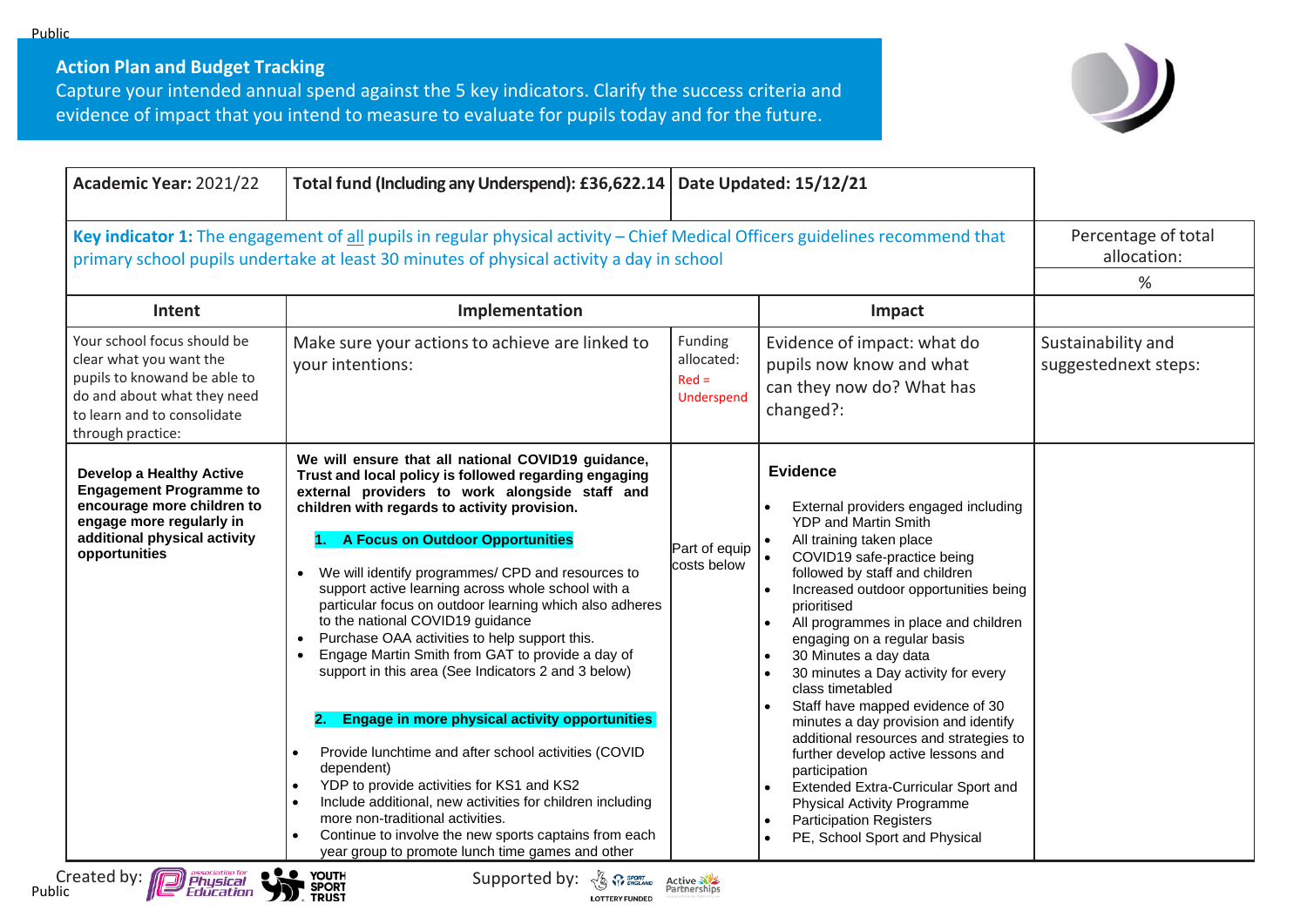| Public                                           |                                                                                                                                                                                                                                                                                                                                                                                                                                                                                                                                                                                                                                                                                                                                                                                                                   |                                            |                                                                                                                                                                                                                                                                                                                                                                                                                          |
|--------------------------------------------------|-------------------------------------------------------------------------------------------------------------------------------------------------------------------------------------------------------------------------------------------------------------------------------------------------------------------------------------------------------------------------------------------------------------------------------------------------------------------------------------------------------------------------------------------------------------------------------------------------------------------------------------------------------------------------------------------------------------------------------------------------------------------------------------------------------------------|--------------------------------------------|--------------------------------------------------------------------------------------------------------------------------------------------------------------------------------------------------------------------------------------------------------------------------------------------------------------------------------------------------------------------------------------------------------------------------|
|                                                  | sports in the school.<br>Purchase more fitness bands for each class<br><b>YDP After-School Clubs - extending physical</b><br>з.                                                                                                                                                                                                                                                                                                                                                                                                                                                                                                                                                                                                                                                                                   | £3060                                      | Activity (PESSPA) noticeboard<br>updated<br>Pupil and Staff voice surveys<br>Equipment purchased<br>Daily Mile taking place                                                                                                                                                                                                                                                                                              |
|                                                  | activity opportunities                                                                                                                                                                                                                                                                                                                                                                                                                                                                                                                                                                                                                                                                                                                                                                                            |                                            | <b>Impact / Outcomes for Children:</b>                                                                                                                                                                                                                                                                                                                                                                                   |
|                                                  | Provide additional healthy, physical activity opportunities<br>outside of curriculum time<br>Engage YDP coaches to further develop healthy,<br>physical activity opportunities ensuring the adoption of<br>COVID19 - Safe-Practice<br>Fund 3 x YDP after school clubs to make them<br>accessible to all each half term, 2 half term YDP £30 per<br>session for 6 weeks (£30 x 6 weeks x 3 clubs x 2 half<br>$terms = £1080$                                                                                                                                                                                                                                                                                                                                                                                       |                                            | Increased awareness of the wide<br>$\bullet$<br>range of different types of healthy<br>activity available<br>Increased opportunities for healthy<br>$\bullet$<br>activity available<br>Increased engagement in exercise<br>$\bullet$<br>Increased understanding of the<br>$\bullet$<br>benefits of exercise for health<br>Improvement in sense of health and<br>$\bullet$                                                |
|                                                  | RE-audit and further develop 30 Minutes a Day<br>provision across the academy.<br>Identify strategies and programmes to develop 30<br>$\bullet$<br>minutes a day across the school to help meet this target<br>in the School Sport Activity Action Plan<br>• Track and monitor 30 Minutes a Day activity and<br>extend opportunities across academy<br>• Use resource from Allison Consultancy to re-audit<br>and identify existing practice for every class and the<br>academy as a whole.<br>Target and support any classes not achieving 30<br>$\bullet$<br><b>Minutes</b><br>Identify opportunities and resources to support<br>$\bullet$<br>classroom based, healthy, physical, active learning<br>opportunities to help meet 30 Minutes a Day<br>requirements for every class<br><b>'Go Noodle'</b><br>5. . | Part of<br>£2400<br><b>GDFT</b><br>package | well-being<br>Increased participation by children<br>$\bullet$<br>who normally don't engage with<br>physical activity opportunities<br>Increased number of children<br>$\bullet$<br>participating in, and enjoying, school<br>clubs<br>• Children are accessing structured,<br>active games during lunchtimes.<br>• Children are confident when discussing<br>a healthy lifestyle and take<br>responsibility for theirs. |
|                                                  | Further develop the Introductory Level across the<br>Academy and track engagement                                                                                                                                                                                                                                                                                                                                                                                                                                                                                                                                                                                                                                                                                                                                 |                                            |                                                                                                                                                                                                                                                                                                                                                                                                                          |
|                                                  | '5 a Day' Scheme<br>6.<br>Develop the Programme across the Academy and<br>track engagement using % sent across.<br>Scheme involves a range of short activities lasting 5<br>minutes to improve health and fitness in a dance style<br>format that can be used in short snippets throughout the<br>day.                                                                                                                                                                                                                                                                                                                                                                                                                                                                                                            | Part of<br>£2400<br><b>GDFT</b><br>package |                                                                                                                                                                                                                                                                                                                                                                                                                          |
| Created by: 1<br>Physical<br>Education<br>Public | YOUTH<br>Supported by: $\frac{1}{2}$ $\frac{1}{2}$ $\frac{1}{2}$ $\frac{1}{2}$ active $\frac{1}{2}$<br>I SPORT<br>. TRUST<br>OTTERY FUNDED                                                                                                                                                                                                                                                                                                                                                                                                                                                                                                                                                                                                                                                                        |                                            |                                                                                                                                                                                                                                                                                                                                                                                                                          |

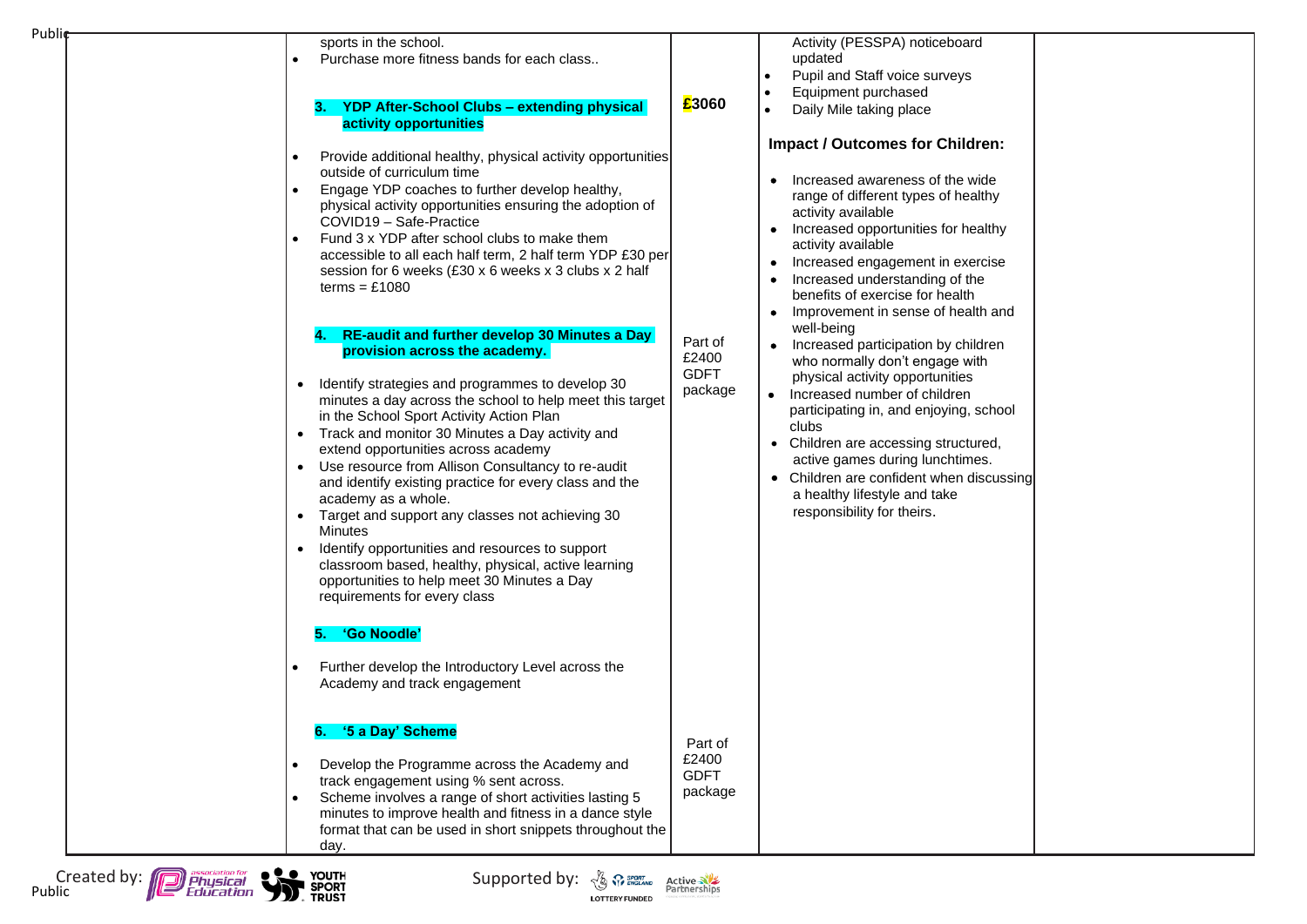| Publie |                                                                                                                                                                                                                                                                                                                                                                                                                                                                                                                                                                                                                                                                                                                                                                                                                                                                                                                                                                                                                                                                                                                                                                                                                                                                                                                                                                                                                                  |        |                                                                                                                |  |
|--------|----------------------------------------------------------------------------------------------------------------------------------------------------------------------------------------------------------------------------------------------------------------------------------------------------------------------------------------------------------------------------------------------------------------------------------------------------------------------------------------------------------------------------------------------------------------------------------------------------------------------------------------------------------------------------------------------------------------------------------------------------------------------------------------------------------------------------------------------------------------------------------------------------------------------------------------------------------------------------------------------------------------------------------------------------------------------------------------------------------------------------------------------------------------------------------------------------------------------------------------------------------------------------------------------------------------------------------------------------------------------------------------------------------------------------------|--------|----------------------------------------------------------------------------------------------------------------|--|
|        | 7. Targeting non-engagement<br>Review participation registers to identify non-participants<br>$\bullet$<br>- use one note to carry out this.<br>Re-visit Pupil Voice on Microsoft Forms to identify and<br>$\bullet$<br>target non-participation and barriers to non-participation.<br>• Look at the curriculum plan to change to choose sports<br>that are more suitable for year groups<br>• Offer some extra opportunities<br><b>Active Burst (Daily Mile)</b><br>8.<br>Involves classes doing laps of playground / field for<br>$\bullet$<br>certain amount of time<br>This was started just before lockdown, so to continue<br>with this to promote health and wellbeing.<br>9.<br>Purchase equipment, resources and storage to<br>support Healthy Active Engagement during<br>playtimes and lunch times<br>• Purchase class set of pedometers<br>• Use pedometers throughout the academy from Reception<br>to Year 6 to improve participation in physical activity, to<br>count the number of steps taken during exercise and take<br>opportunities to promote the importance of a healthy<br>lifestyle.<br>• Develop an inter-class competition based on number of<br>steps achieved.<br>• Carry out pupil voice and see what equipment children<br>would like to play with<br>• Purchase scooters for KS1 children<br>• Purchase range of inclusive equipment including circus<br>skills, archery and tri-golf equipment | £1,000 | See Evidence and Impact<br>Statements above<br>Already spent £902 on balls and<br>scooters for the playground. |  |

Created by: **Physical Conduct Conduct Conduct Conduct Conduct Conduct Conduct Conduct Conduct Conduct Conduct Conduct Conduct Conduction Supported by:<br>Public Conduction Conduction TRUST** 



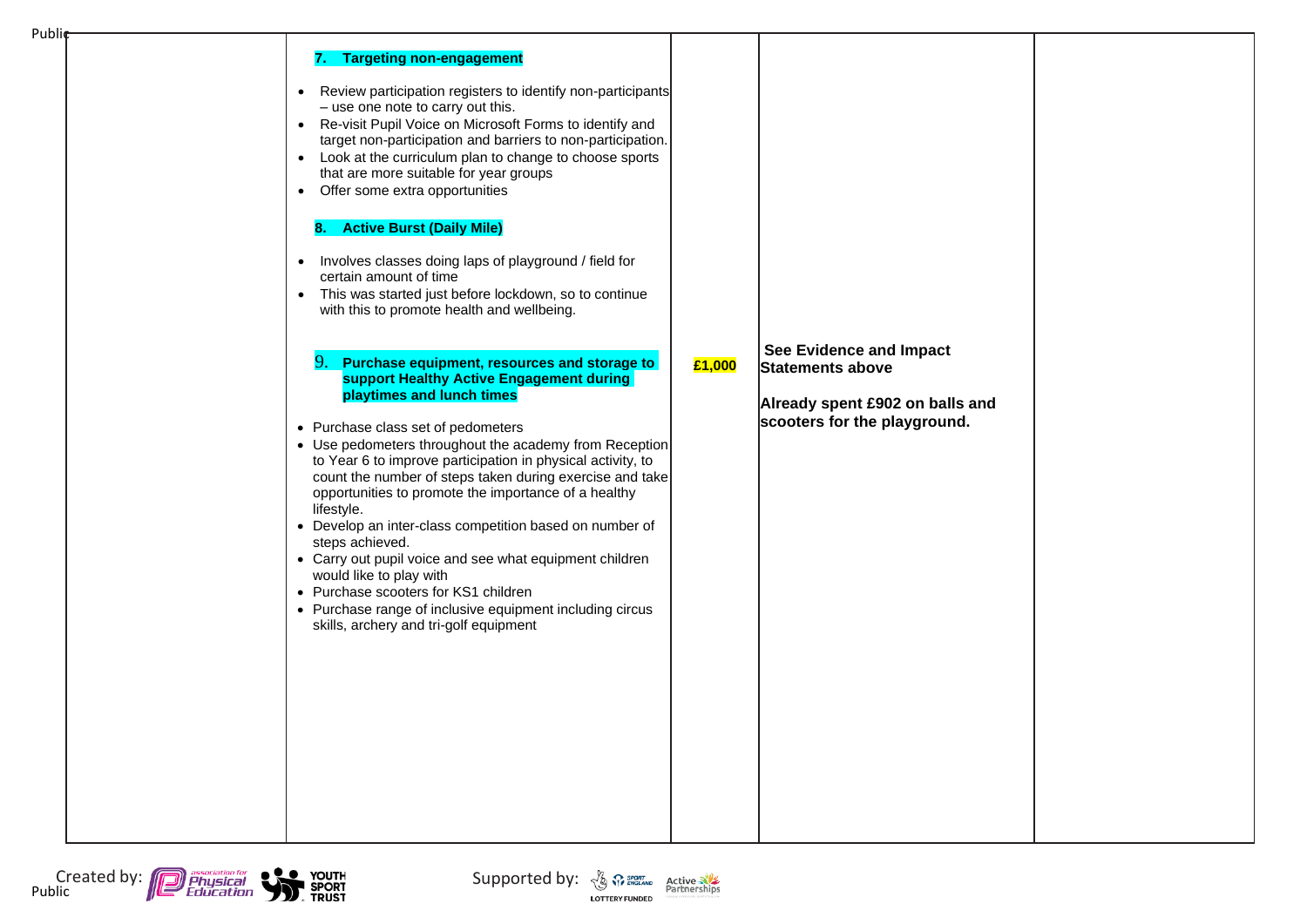| Key indicator 2: The profile of PESSPA being raised across the school as a tool for whole school improvement                                                                                                                                                                                                                                                                                                           |                                                                                                                                                                                                                                                                                                                                                                                                                                                                                                                                                                                                                                                                                                                                                                                                                                                                                                                                                                                                                                                                                                                                                                                                                                                   |                                                    |                                                                                                                                                                                                                                                                                                                                                                                                                                                                                                                                                                                                                                                                                                                                                                                                                                                                                                                                                                                                                                                                                                                                         | Percentage of total<br>allocation:          |
|------------------------------------------------------------------------------------------------------------------------------------------------------------------------------------------------------------------------------------------------------------------------------------------------------------------------------------------------------------------------------------------------------------------------|---------------------------------------------------------------------------------------------------------------------------------------------------------------------------------------------------------------------------------------------------------------------------------------------------------------------------------------------------------------------------------------------------------------------------------------------------------------------------------------------------------------------------------------------------------------------------------------------------------------------------------------------------------------------------------------------------------------------------------------------------------------------------------------------------------------------------------------------------------------------------------------------------------------------------------------------------------------------------------------------------------------------------------------------------------------------------------------------------------------------------------------------------------------------------------------------------------------------------------------------------|----------------------------------------------------|-----------------------------------------------------------------------------------------------------------------------------------------------------------------------------------------------------------------------------------------------------------------------------------------------------------------------------------------------------------------------------------------------------------------------------------------------------------------------------------------------------------------------------------------------------------------------------------------------------------------------------------------------------------------------------------------------------------------------------------------------------------------------------------------------------------------------------------------------------------------------------------------------------------------------------------------------------------------------------------------------------------------------------------------------------------------------------------------------------------------------------------------|---------------------------------------------|
|                                                                                                                                                                                                                                                                                                                                                                                                                        |                                                                                                                                                                                                                                                                                                                                                                                                                                                                                                                                                                                                                                                                                                                                                                                                                                                                                                                                                                                                                                                                                                                                                                                                                                                   |                                                    |                                                                                                                                                                                                                                                                                                                                                                                                                                                                                                                                                                                                                                                                                                                                                                                                                                                                                                                                                                                                                                                                                                                                         | %                                           |
| Intent                                                                                                                                                                                                                                                                                                                                                                                                                 | Implementation                                                                                                                                                                                                                                                                                                                                                                                                                                                                                                                                                                                                                                                                                                                                                                                                                                                                                                                                                                                                                                                                                                                                                                                                                                    |                                                    | Impact                                                                                                                                                                                                                                                                                                                                                                                                                                                                                                                                                                                                                                                                                                                                                                                                                                                                                                                                                                                                                                                                                                                                  |                                             |
| Your school focus should be clear<br>what you want the pupils to<br>knowand be able to do and about<br>what they need to learn and to<br>consolidate through practice:                                                                                                                                                                                                                                                 | Make sure your actions to achieve are linked to<br>your intentions:                                                                                                                                                                                                                                                                                                                                                                                                                                                                                                                                                                                                                                                                                                                                                                                                                                                                                                                                                                                                                                                                                                                                                                               | Funding<br>allocated:<br>$Red =$<br>Underspend     | Evidence of impact: what do<br>pupils now know and what<br>can they now do? What has<br>changed?:                                                                                                                                                                                                                                                                                                                                                                                                                                                                                                                                                                                                                                                                                                                                                                                                                                                                                                                                                                                                                                       | Sustainability and<br>suggested next steps: |
| Support the development of<br>the whole child through the<br>achievement of whole school<br>outcomes as a result of a<br>focus on PE, School Sport<br>and Physical Activity<br>10. A Focus on Outdoor<br><b>Opportunities</b><br>Engage Martin Smith from<br>GAT to provide a day of<br>support in Orienteering / OAA<br>• Link this support to learning in $\bullet$<br>other curriculum areas<br>including Geography | Strategic approach with focus on well-being<br>PE Lead to link Actions contained in the Action Plan to<br>$\bullet$<br>the implementation and delivery of the new, whole-<br>school Relationships and health education (RHE)<br>Curriculum for primary aged pupils which becomes<br>compulsory from September 2020, and which schools<br>are expected to start teaching by at least the start of the<br>summer term 2021.<br>Develop links with and support whole-school priorities<br>e.g. healthy eating and children's understanding<br>between engagement in healthy physical activity<br>programmes and the importance of healthy eating<br><b>Ensure PE and sports premium plans are embedded</b><br>2.<br>throughout the school using the progression of<br>skills.<br>These are available for all teachers on the server and<br>parents on the academy website<br><b>Work with Allison Consultancy to review and</b><br>3.<br>develop 2020-21 Action plans to support this<br>Part of the GDFT package to have 2 days with Allison<br>Consultancy as CPD<br>4. Create a Well-Being Week<br>Host a well-being and health week to encourage staff<br>$\bullet$<br>and pupils to develop positive life-style choices $(7th -$<br>$13th$ Feb) | Part of<br>£2400<br><b>GDFT</b><br>package<br>£200 | <b>Evidence and Impact</b><br>Also see statements in Section 5 below,<br>but these would include:<br>Cross reference made to new RHE<br>Curriculum with staff employing<br>physical activity / well-being<br>activities from the Plan to support<br>their work with RHE<br>Day of support taken place on the<br>$\bullet$<br>review and development of the<br>plans.<br>Well-Being Week taken place<br>Sense of health and well-being<br>improved<br>Competition opportunities<br>developed<br>Pupil Voice data<br>$\bullet$<br>Greater understanding of how PE &<br>$\bullet$<br>Sport Premium can support<br>achievement of whole-school<br>priorities and outcomes for children<br>Improved engagement in PE<br>$\bullet$<br>lessons and enhanced<br>development of personal and social<br>skills and behaviour<br>Key Strategic Actions identified that<br>will have the greatest, most<br>sustainable outcomes<br>30 Minute strategies in place and<br>$\bullet$<br>enhanced engagement in lessons<br>Improved engagement in PE<br>$\bullet$<br>lessons and enhanced<br>development of personal and social<br>skills and behaviour |                                             |

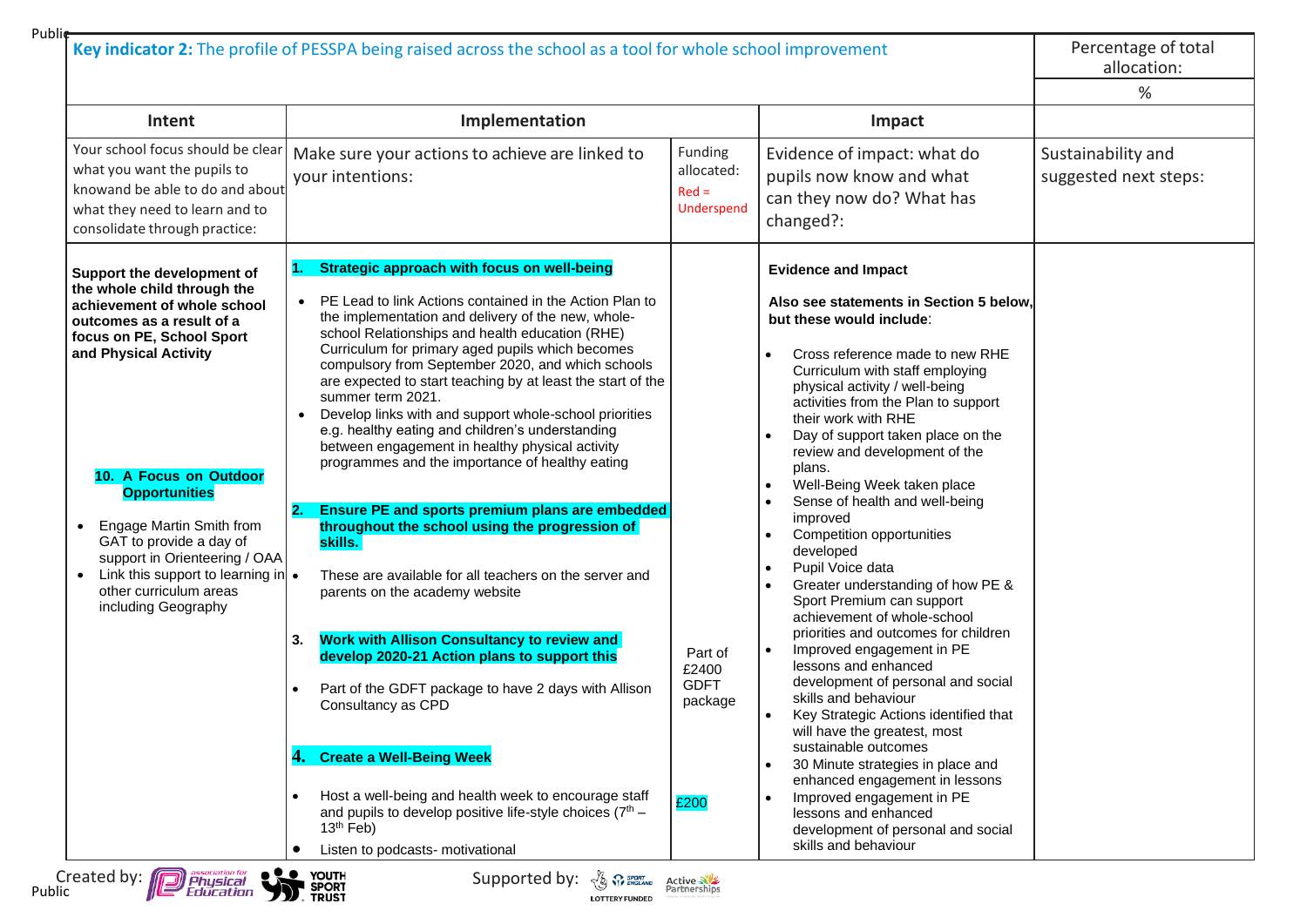| Public |                                                                                                                                                                                                                                                           |             |                                                          |  |
|--------|-----------------------------------------------------------------------------------------------------------------------------------------------------------------------------------------------------------------------------------------------------------|-------------|----------------------------------------------------------|--|
|        | Healthy eating<br>$\bullet$                                                                                                                                                                                                                               |             | Increased understanding of the<br>$\bullet$              |  |
|        | Mental well-being<br>$\bullet$                                                                                                                                                                                                                            |             | benefits of exercise for health                          |  |
|        | Exercise and health<br>٠                                                                                                                                                                                                                                  |             |                                                          |  |
|        |                                                                                                                                                                                                                                                           |             |                                                          |  |
|        | <b>Extend the competition opportunities for all</b><br>5.<br>children so more children engaged in and<br>experience competition against self and others                                                                                                   |             | See Evidence and impact statements in<br>Section 5 below |  |
|        | (See Section 5 below for further actions, evidence and<br>$\bullet$<br>impact / outcomes statements but includes the<br>development of a range of personal and social skills and<br>the engagement of Sports Captains to help identify the<br>activities) |             |                                                          |  |
|        | The use of 5aday subscription within the classroom<br>6.                                                                                                                                                                                                  | Part of the |                                                          |  |
|        |                                                                                                                                                                                                                                                           | £2400 GDFT  |                                                          |  |
|        | All staff to regularly use the 5 a day subscription in their package<br>$\bullet$<br>classes. Allow pupils choice to engage them further.                                                                                                                 |             |                                                          |  |
|        | <b>After school clubs</b><br>7.                                                                                                                                                                                                                           |             |                                                          |  |
|        | Make sure that Sports Clubs timetables are reviewed,<br>$\bullet$<br>updated and distributed at the beginning of each term to<br>parents and pupils                                                                                                       |             |                                                          |  |
|        | <b>Academy Website</b><br>8.                                                                                                                                                                                                                              |             |                                                          |  |
|        | Update the website with curriculum map and share<br>$\bullet$<br>academy achievements in PE and Sport through Twitter.                                                                                                                                    |             |                                                          |  |
|        |                                                                                                                                                                                                                                                           |             |                                                          |  |
|        |                                                                                                                                                                                                                                                           |             |                                                          |  |
|        |                                                                                                                                                                                                                                                           |             |                                                          |  |
|        |                                                                                                                                                                                                                                                           |             |                                                          |  |
|        |                                                                                                                                                                                                                                                           |             |                                                          |  |
|        |                                                                                                                                                                                                                                                           |             |                                                          |  |



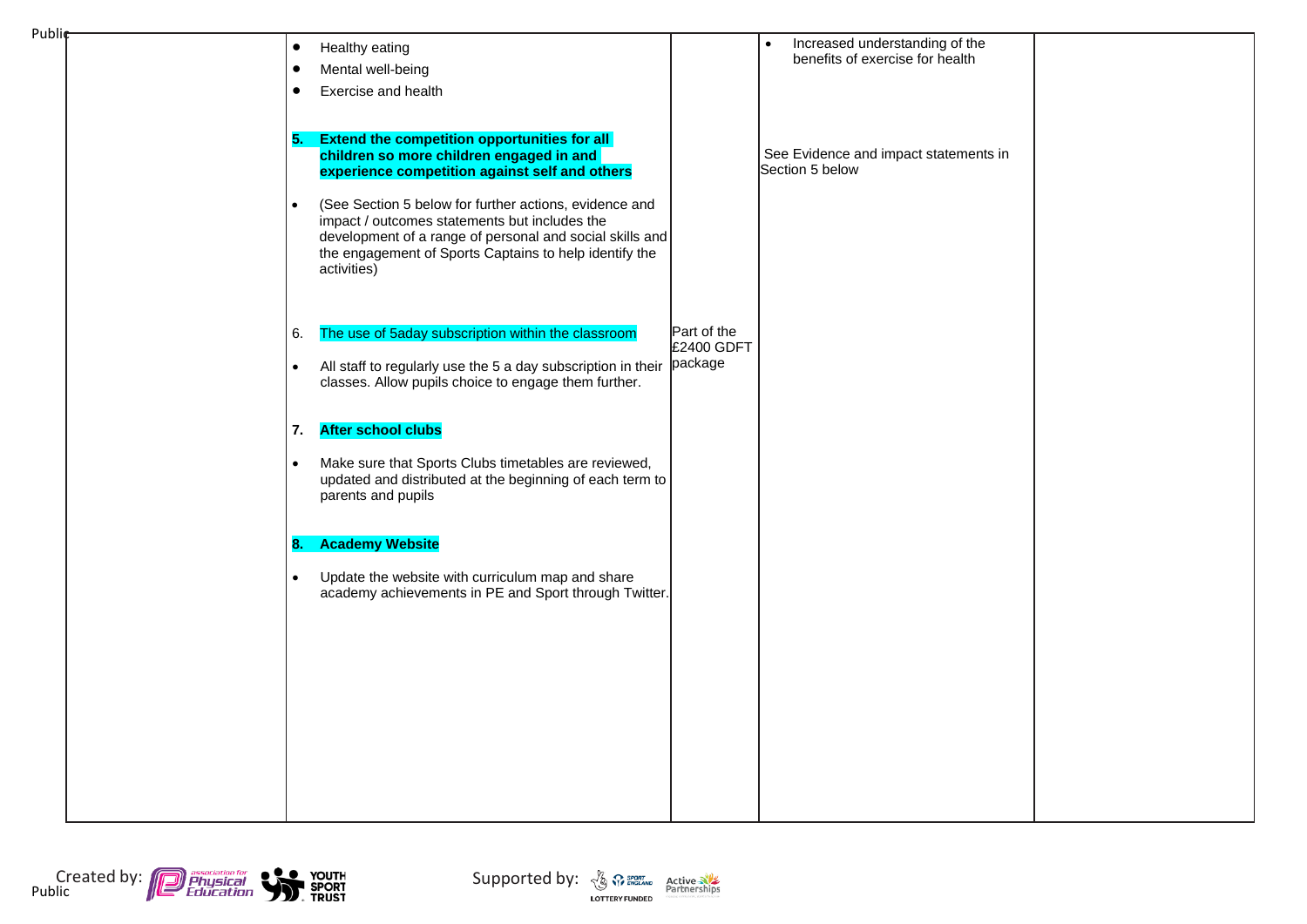| Key indicator 3: Increased confidence, knowledge and skills of all staff in teaching PE and sport                                                                                                                                                                                                                                                                                                                                                                                                                                                                                                                                   |                                                                                                                                                                                                                                                                                                                                                                                                                                                                                                                                                                                                                        | Percentage of total<br>allocation:<br>%        |                                                                                                                                                                                                                                                                                                                                                                                                                                                                                                                                                                                                                                      |                                             |
|-------------------------------------------------------------------------------------------------------------------------------------------------------------------------------------------------------------------------------------------------------------------------------------------------------------------------------------------------------------------------------------------------------------------------------------------------------------------------------------------------------------------------------------------------------------------------------------------------------------------------------------|------------------------------------------------------------------------------------------------------------------------------------------------------------------------------------------------------------------------------------------------------------------------------------------------------------------------------------------------------------------------------------------------------------------------------------------------------------------------------------------------------------------------------------------------------------------------------------------------------------------------|------------------------------------------------|--------------------------------------------------------------------------------------------------------------------------------------------------------------------------------------------------------------------------------------------------------------------------------------------------------------------------------------------------------------------------------------------------------------------------------------------------------------------------------------------------------------------------------------------------------------------------------------------------------------------------------------|---------------------------------------------|
| Intent                                                                                                                                                                                                                                                                                                                                                                                                                                                                                                                                                                                                                              | Implementation                                                                                                                                                                                                                                                                                                                                                                                                                                                                                                                                                                                                         |                                                | Impact                                                                                                                                                                                                                                                                                                                                                                                                                                                                                                                                                                                                                               |                                             |
| Your school focus should be clear<br>what you want the pupils to<br>knowand be able to do and about<br>what they need to learn and to<br>consolidate through practice:                                                                                                                                                                                                                                                                                                                                                                                                                                                              | Make sure your actions to achieveare linked to<br>your intentions:                                                                                                                                                                                                                                                                                                                                                                                                                                                                                                                                                     | Funding<br>allocated:<br>$Red =$<br>Underspend | Evidence of impact: what do<br>pupils now know and what<br>can they now do? What has<br>changed?:                                                                                                                                                                                                                                                                                                                                                                                                                                                                                                                                    | Sustainability and<br>suggested next steps: |
| Improve the progress and<br>achievement of all children by<br>increasing staff knowledge,<br>skills, understanding and<br>confidence to deliver<br>outstanding PE, School Sport<br>and Physical Activity<br><b>Additional leadership and</b><br>9.<br>team building<br>opportunities.<br>Staff meeting will allow<br>opportunities for staff to<br>experience the programmes<br>in the eyes of the pupils.<br>They will also experience<br>team building opportunities.<br>Looking at completing this in<br>the Summer term. Will be<br>assessed nearer the time to<br>see if COVID safe.<br>PE Lead to deliver this in<br>Autumn 2 | <b>Staff CPD Programme</b><br>1.<br>Re-visit staff CPD needs and support from PE Lead<br>particularly with reference to COVID19<br>Re-visit staff voice to identify CPD needs<br>$\bullet$<br>PE Learning Walks to help identify both individual needs<br>$\bullet$<br>and any patterns of need across the academy<br>PE Lead to share any COVID19 updates that impact on<br>$\bullet$<br>PESSPA provision on an on-going basis with all<br>appropriate staff<br>Ensure future actions support current Physical Activity<br>$\bullet$<br>requirements / recommendations from the Department<br>for Education Guidance. |                                                | <b>Evidence</b><br>Discussions with staff<br>Learning walk information<br>Updates from PE Lead<br>Impact / Outcomes for staff:<br>Staff aware of and following latest<br>COVID19 - PESSPA Safe-Practice<br>Identification of strengths and areas of<br>staff need with regards to training<br>More effective subject leadership<br>Subsequent CPD bespoke to meet<br>identified needs<br>Impact / Outcomes for children:<br>Children following all latest COVID19 -<br>PESSPA Safe-Practice<br>Children engaged in more effective,<br>enhanced provision from upskilled staff<br>Increased PESSPA opportunities<br>provided by staff |                                             |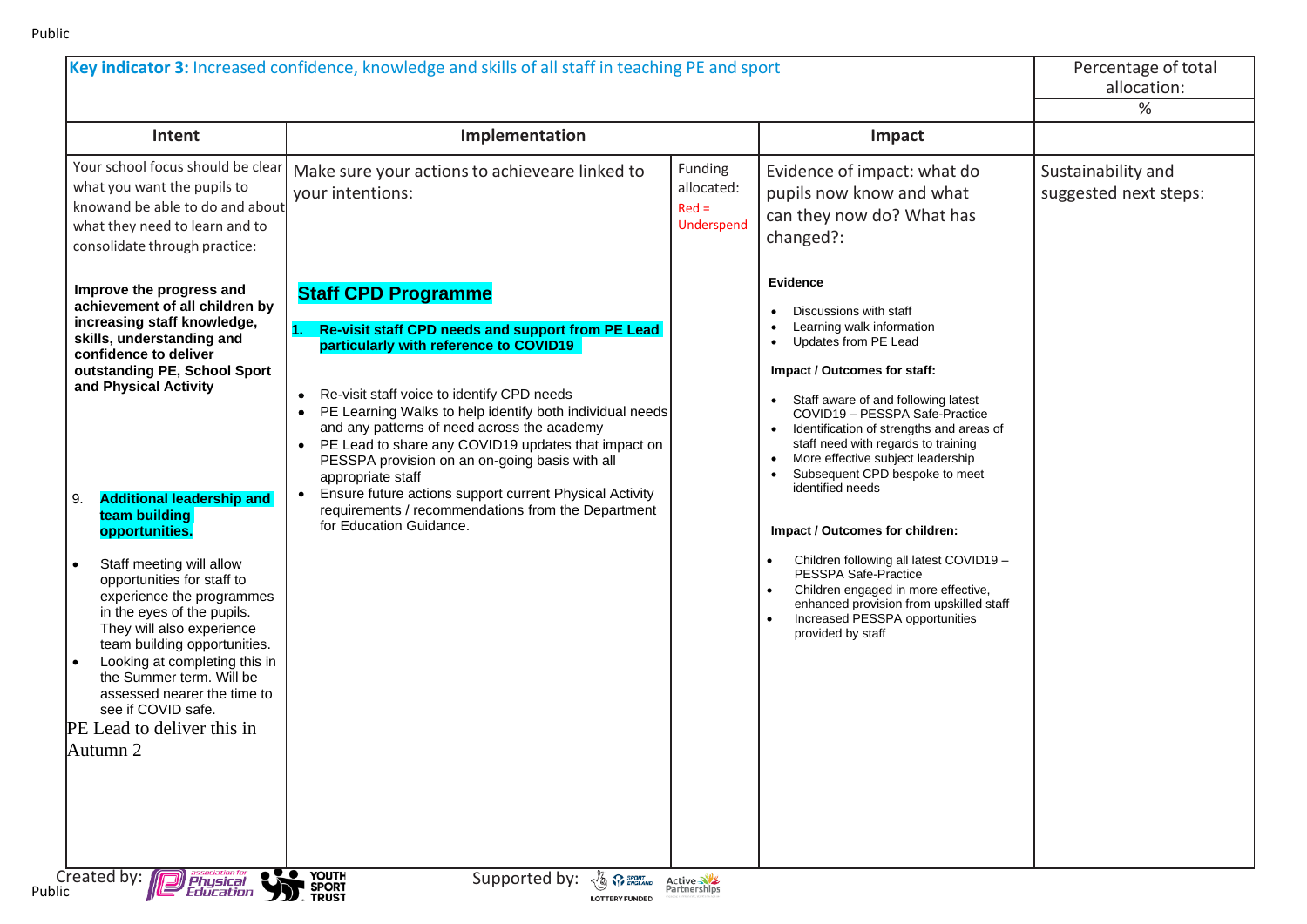### **2. GAT Membership Support Package**

Purchase membership of GAT PE and Sports Programme. Support to include:

**Allison Consultancy to plan and deliver Professional Learning Sessions and provide resources for PESSPA**

**3 x Central GAT PE Co -ordinator Network Development Days (Via Teams due to COVID)**

#### Support to include:

- Updates and guidance on latest national and Trust requirements with regards to COVID19 PESSPA Safe - **Practice**
- This includes information from DfE, Youth Sport Trust, the national Association for PE (afPE), GAT and Allison Consultancy
- Review of website and updating of PE & Sport Premium information required to meet Conditions of the Grant funding including spending of the Underspend from last year due to COVID19
- Sharing of best practice to support pupil well-being
- PE and Sport Premium preparation for inspection: RAG Review and identification of key actions
- Ofsted and DfE requirements in relation to PE and School Sport Premium
- Quality Assurance of Planning and delivery for PE
- Safe-guarding
- Health and Safety Updates
- Sharing of best practice
- PE Lead to continue to attend PE training days and liaise with Senior Leaders and staff
- Access to Sport Plan (12000 lesson plans)

#### **2 x In -school / Remote, bespoke days of support**

#### **1 x Day : (30/9/21 ) – Bespoke Training for P.E Lead**

- GAT Website Audit Key Actions
- Develop 2021/22 PE and Sport Premium Plan including remote write -up
- Paired PE Learning Walks focussing on external providers

#### **£2,400 Evidence**

- Membership purchased
- Central Development Days attended
- Bespoke remote and in-school training days from Allison Consultancy taken place
- Deadline for PE & Sport Premium Underspend met
- Staff aware of and following latest COVID19 – PESSPA Safe -Practice
- Discussions with staff and children
- Costed, 2021/22 PE and Sport Premium Plan in place using new national template
- All DfE / Ofsted On-line reporting requirements for PE & Sport Premium complete
- Templates on website and web compliant
- PE Learning Walk sheets
- Gymnastics training taken place
- PE Lead sharing 'One-Note' support with staff

#### **Impact / Outcomes for staff:**

- Staff aware of and following latest COVID19 – PESSPA Safe -Practice
- Enhanced subject leadership
- Increased awareness of the national PE & Sport Premium Web Reporting and Action Plan Template
- Clearer understanding of the updated National Outcome Indicators
- A more focused action plan to enhance standards of provision incorporating greater sources of evidence and increased impact / outcome statements for both staff and children
- Teachers using lesson plans increased confidence, knowledge and understanding to deliver more effective PE lessons
- Staff upskilled to deliver enhanced provision in PE lessons
- Staff more confident and upskilled to deliver high quality Gymnastics lessons

#### **Impact / Outcomes for children:**

• Children following all latest COVID19 – PESSPA Safe -Practice



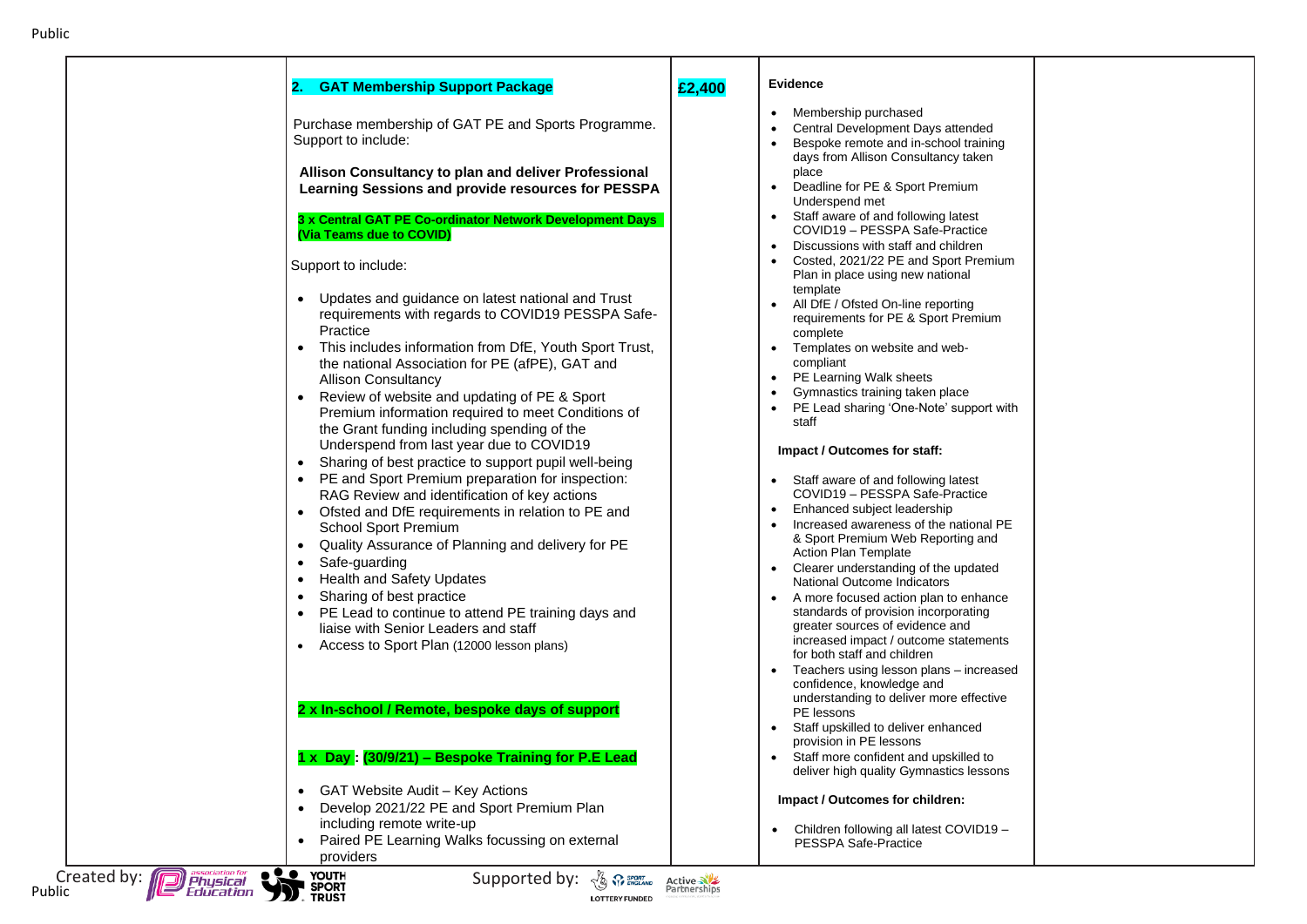| 1 x Day: (12/1/22) - Gymnastics<br><b>Support to include:</b><br>Modelled sessions with children and staff<br><b>Staff Twilight Training</b><br><b>Allison Consultancy</b><br>З.<br>Purchase one additional day of support from Allison<br><b>Consultancy</b><br>(8/7/22) Virtual Day of One-to-One support for the<br>PE Co-ordinator and subsequent write up. Support to<br>include:                                                                                                                             | £500                   | Effective use of the funding leading to<br>$\bullet$<br>enhanced PESSPA provision and<br>opportunities for children<br>Key Strategic Actions Identified ensuring<br>$\bullet$<br>the greatest, most sustainable outcomes<br>for our staff and children<br>Children experience a wider range of<br>$\bullet$<br>exciting, less traditional activities both<br>within and beyond the curriculum<br>Children receive a broad and balanced<br>offer within and beyond the curriculum<br>Enhanced opportunities for healthy<br>exercise through the 30 Minute a day and<br>Active Lunchtime programmes<br>Children engaged in enhanced, more<br>$\bullet$<br>effective PE lessons<br>• Greater pupil progress and attainment in<br>PE against national, age-related<br>expectations<br>Increased pupil progress in PE<br>$\bullet$<br>Enhanced quality of learning<br>Improved challenge and engagement<br>$\bullet$<br>across all pupils |
|--------------------------------------------------------------------------------------------------------------------------------------------------------------------------------------------------------------------------------------------------------------------------------------------------------------------------------------------------------------------------------------------------------------------------------------------------------------------------------------------------------------------|------------------------|--------------------------------------------------------------------------------------------------------------------------------------------------------------------------------------------------------------------------------------------------------------------------------------------------------------------------------------------------------------------------------------------------------------------------------------------------------------------------------------------------------------------------------------------------------------------------------------------------------------------------------------------------------------------------------------------------------------------------------------------------------------------------------------------------------------------------------------------------------------------------------------------------------------------------------------|
| <b>Teams Meeting</b><br>PE and Sport Premium - Reviewing and developing<br>2021/22 Action Plan<br>Remote write up of Plan<br>$\bullet$                                                                                                                                                                                                                                                                                                                                                                             |                        | Enhanced provision within Gymnastics<br>$\bullet$<br><b>Evidence</b>                                                                                                                                                                                                                                                                                                                                                                                                                                                                                                                                                                                                                                                                                                                                                                                                                                                                 |
| YDP to work alongside and provide the following<br>4.<br>in-school support for staff<br>Use specialist Sports Coaches to carry out team<br>teaching of a sequence of lessons alongside Newark Hill<br>Academy teachers during PE sessions.<br>Academy to ensure that any external staff are fully<br>upto date with and following all national, Trust and<br>local guidance and requirements in relation to<br>COVID19 - PESSPA safe-Practice<br>Working alongside teachers with the children to plan<br>$\bullet$ | £16560                 | • YDP Coaches engaged<br>• Sharing of COVID19 - PESSPA Safe-<br>Practice guidance and requirements<br>• On-going monitoring of practice taken<br>place (COVID19 - PESSPA Safe-Practice<br>Learning Walks)<br>• Training arranged<br>• Lesson Plans<br>• Lesson Observation<br>• Paired PE Learning walks<br>• Discussions with staff<br>• Equipment / resources purchased                                                                                                                                                                                                                                                                                                                                                                                                                                                                                                                                                            |
| and deliver high quality lessons<br>On-going monitoring of practice by PE Lead including<br>$\bullet$<br>paired PE Learning Walks with Senior Education<br>Adviser)<br><b>YOUTH<br/>SPORT<br/>TRUST</b><br>$\bullet\searrow\bullet$<br>Created by:<br>Supported by:<br><b>OG SPORT</b><br>Physical                                                                                                                                                                                                                 | Active<br>Partnerships | Impact on staff:<br>• Teachers using lesson plans - increased<br>confidence, knowledge and understanding to<br>deliver more effective PE lessons<br>• This will support enhanced planning and                                                                                                                                                                                                                                                                                                                                                                                                                                                                                                                                                                                                                                                                                                                                        |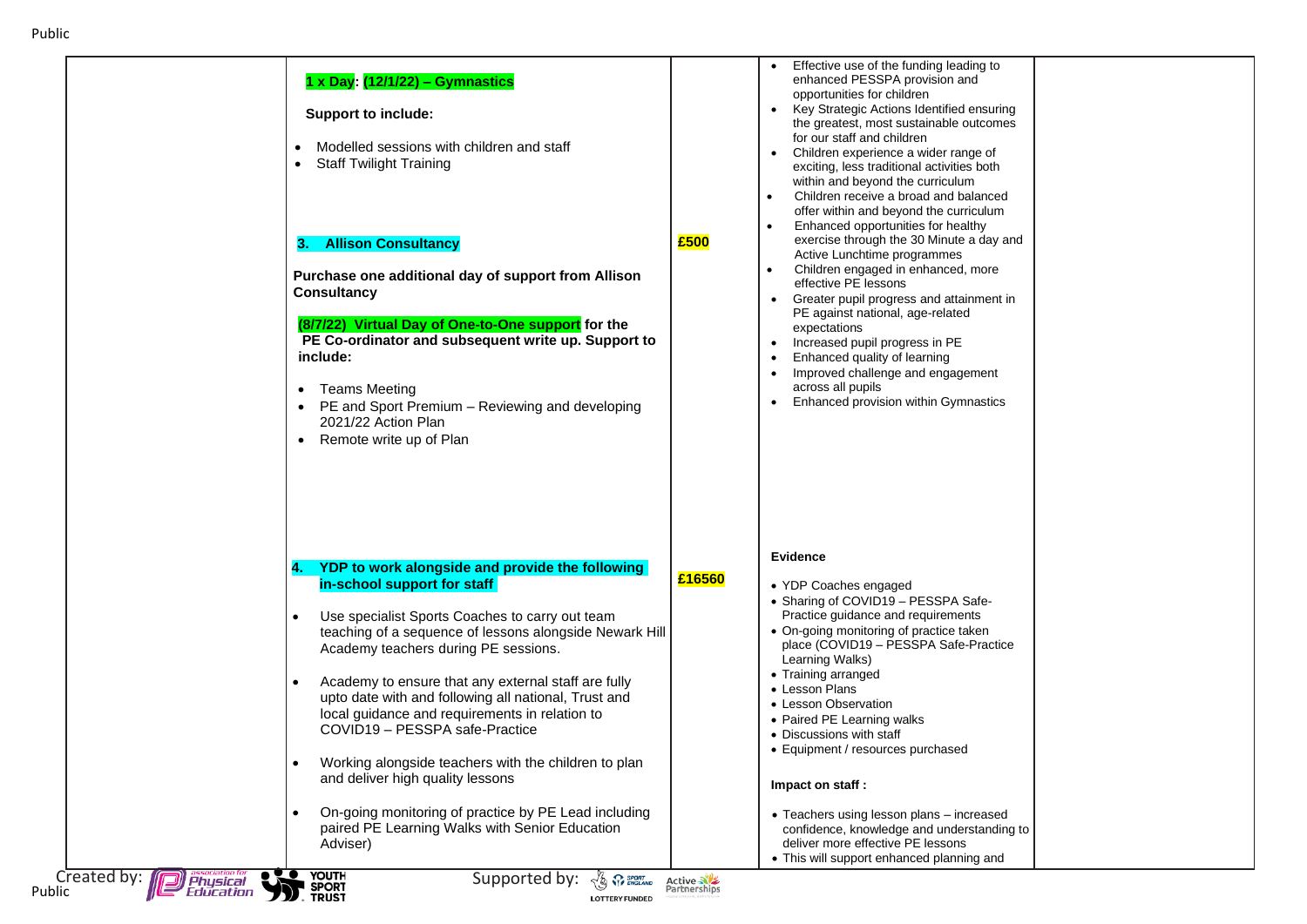|                                                                                                                      | delivery of PE lessons based on targeted                                                                                                                                                                                                                                                                                                                                                    |                               |
|----------------------------------------------------------------------------------------------------------------------|---------------------------------------------------------------------------------------------------------------------------------------------------------------------------------------------------------------------------------------------------------------------------------------------------------------------------------------------------------------------------------------------|-------------------------------|
|                                                                                                                      | needs of our children<br>• Sustainability: new schemes of work in<br>place and can be used year on year<br>• Clear understanding of how to plan and<br>deliver PE lessons that engage children in<br>healthy, sustained, vigorous physical<br>activity<br>• More effective planning skills including<br>clearer differentiation within lessons                                              |                               |
| Each year group to receive 1 half term of PE support<br>from the coach-coach will switch class next half term.       | Impact / Outcomes for children:<br>• Children involved in more regular, healthy,<br>sustained, vigorous physical activity in PE<br>lessons<br>• Improved quality in teaching, learning and<br>assessment in PE for all children<br>• Increased pupil progress in PE<br>• Pupils developing enhanced Fundamental<br>movement skills<br>• Improved challenge and engagement for<br>all pupils |                               |
|                                                                                                                      |                                                                                                                                                                                                                                                                                                                                                                                             |                               |
|                                                                                                                      |                                                                                                                                                                                                                                                                                                                                                                                             |                               |
| PE Lead providing support for staff through 'One                                                                     |                                                                                                                                                                                                                                                                                                                                                                                             |                               |
| £1000                                                                                                                | See Evidence and Impact above                                                                                                                                                                                                                                                                                                                                                               |                               |
| Sustainability: purchase new resources to support staff<br>learning and delivery that can be used year on year (e.g. |                                                                                                                                                                                                                                                                                                                                                                                             |                               |
|                                                                                                                      | £1,125<br>Level 5 PE Specialism Award to take place in January                                                                                                                                                                                                                                                                                                                              | See Evidence and Impact above |



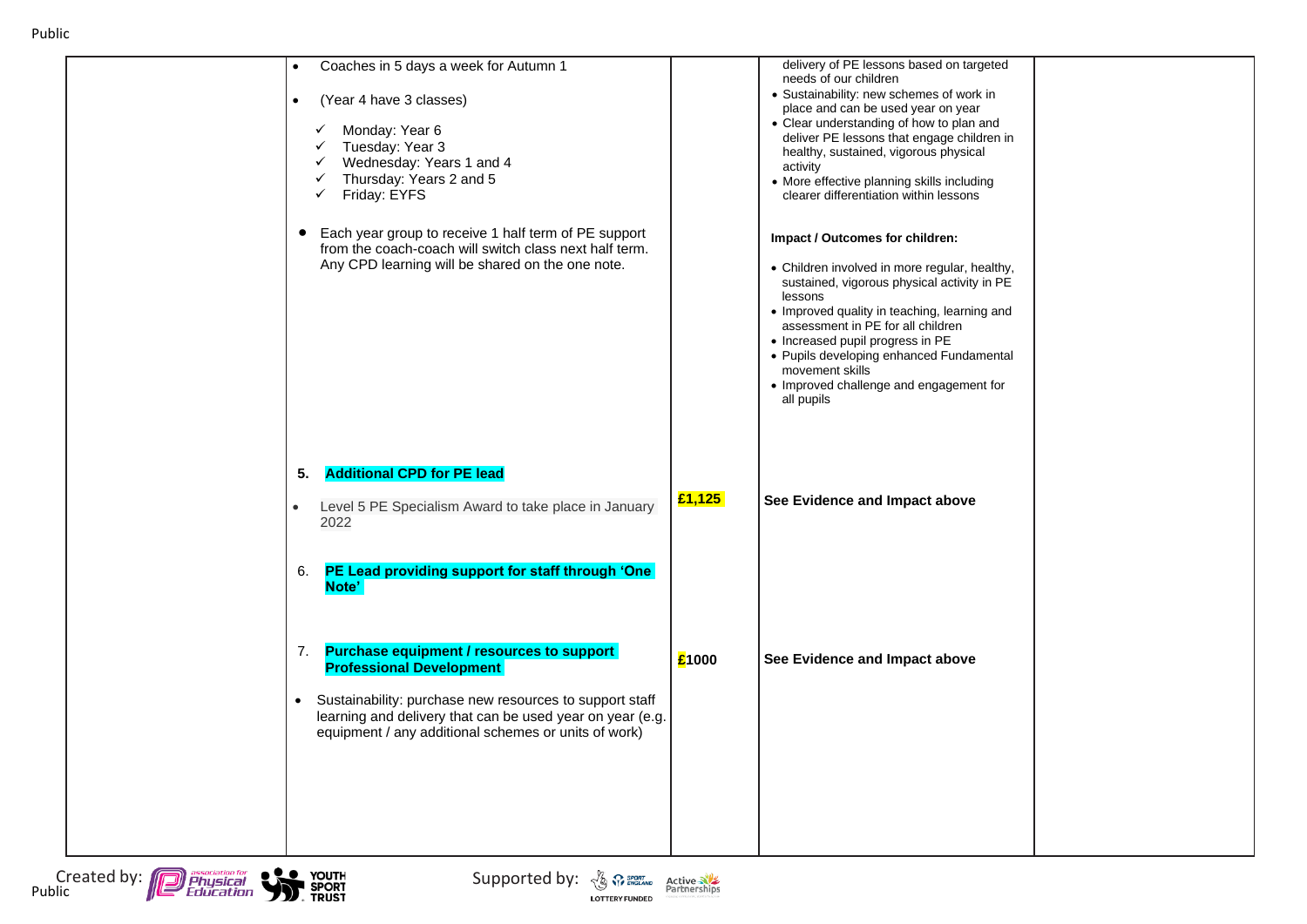|                                                                                                                                                                        | Key indicator 4: Broader experience of a range of sports and activities offered to all pupils                                                                                                                                                                                                                                                                                                                                                                                                                                                                                                                                                                                                                                                                                                                                                                                                                                                                                                                                                                                                                                                                                                                                                                                                                                                   |                                                |                                                                                                                                                                                                                                                                                                                                                                                                                                                                                                                                                                                                                                                                                                                                                                                                                                                                                                                                                                                                                                                                                                                                                                                                                                                                                                                     | Percentage of total<br>allocation:<br>%     |
|------------------------------------------------------------------------------------------------------------------------------------------------------------------------|-------------------------------------------------------------------------------------------------------------------------------------------------------------------------------------------------------------------------------------------------------------------------------------------------------------------------------------------------------------------------------------------------------------------------------------------------------------------------------------------------------------------------------------------------------------------------------------------------------------------------------------------------------------------------------------------------------------------------------------------------------------------------------------------------------------------------------------------------------------------------------------------------------------------------------------------------------------------------------------------------------------------------------------------------------------------------------------------------------------------------------------------------------------------------------------------------------------------------------------------------------------------------------------------------------------------------------------------------|------------------------------------------------|---------------------------------------------------------------------------------------------------------------------------------------------------------------------------------------------------------------------------------------------------------------------------------------------------------------------------------------------------------------------------------------------------------------------------------------------------------------------------------------------------------------------------------------------------------------------------------------------------------------------------------------------------------------------------------------------------------------------------------------------------------------------------------------------------------------------------------------------------------------------------------------------------------------------------------------------------------------------------------------------------------------------------------------------------------------------------------------------------------------------------------------------------------------------------------------------------------------------------------------------------------------------------------------------------------------------|---------------------------------------------|
| Intent                                                                                                                                                                 | Implementation                                                                                                                                                                                                                                                                                                                                                                                                                                                                                                                                                                                                                                                                                                                                                                                                                                                                                                                                                                                                                                                                                                                                                                                                                                                                                                                                  |                                                | Impact                                                                                                                                                                                                                                                                                                                                                                                                                                                                                                                                                                                                                                                                                                                                                                                                                                                                                                                                                                                                                                                                                                                                                                                                                                                                                                              |                                             |
| Your school focus should be clear<br>what you want the pupils to<br>knowand be able to do and about<br>what they need to learn and to<br>consolidate through practice: | Make sure your actions to achieve are linked to<br>your intentions:                                                                                                                                                                                                                                                                                                                                                                                                                                                                                                                                                                                                                                                                                                                                                                                                                                                                                                                                                                                                                                                                                                                                                                                                                                                                             | Funding<br>allocated:<br>$Red =$<br>Underspend | Evidence of impact: what do<br>pupils now know and what<br>can they now do? What has<br>changed?:                                                                                                                                                                                                                                                                                                                                                                                                                                                                                                                                                                                                                                                                                                                                                                                                                                                                                                                                                                                                                                                                                                                                                                                                                   | Sustainability and<br>suggested next steps: |
| Increase the range of healthy,<br>physical activity opportunities<br>outside of the curriculum in<br>order to engage more children<br>Created by:                      | <b>COVID19 - Safe-Practice: Physical Activity</b><br>$\mathbf{1}$ .<br>Review and ensure that all Physical Activity currently<br>$\bullet$<br>being delivered meets all national, Trust and local<br>COVID19 requirements<br>Amend or, if need be, cancel any activities that do not<br>$\bullet$<br>meet COVID19 - Safe-Practice requirements<br>Identify and develop any new healthy, physical activity<br>opportunities that meet COVID19 safe-practice<br>requirements and can be safely provided<br>Within COVID19 safe-practice identify opportunities and<br>$\bullet$<br>resources to support classroom based healthy, physical<br>activity, active learning opportunities that help to meet<br>the 30 Minutes a Day requirements for every class<br>Identify COVID safe-practice activity ideas from<br>colleagues at GAT Network Group<br>Re-book activities that had to be postponed this year<br>due to COVID19<br>2. Pupil Voice<br>Due to COVID this will be re-visited in the Summer Term<br>Use Microsoft Forms to complete pupil voice to identify<br>$\bullet$<br>interests and barriers to participation<br>Complete pupil voice<br>Sports captains to organise this<br>Identify and target children not engaging with<br>interventions to meet their needs<br><b>VOUTH</b><br><b>SPORT</b><br><b>SPORT</b><br>Supported by: |                                                | <b>Evidence</b><br>All Physical Activities taking place meet all<br>COVID19 - Safe-Practice requirements<br>External providers engaged<br>OAA day taken place for all children<br>Children engaging on a regular basis<br>30 Minutes a Day activity timetabled in for<br>every class<br>New equipment purchased and used -<br>includes equipment for Lunch-times and<br>for Outdoor PE<br>Widened range of healthy activity<br>opportunities<br>Extended Extra-Curricular Sport and<br><b>Physical Activity Programme</b><br>Active Playground Programme in place<br><b>Participation Registers</b><br>Increased number of children participating<br>in school clubs<br>PE, School Sport and Physical Activity<br>(PESSPA) noticeboard updated<br>Pupil voice survey completed<br>Resources purchased<br>Sports Captains in place<br>Impact / Outcomes for Children:<br>Increased awareness of the wide range of<br>different types of healthy activity available<br>Increased opportunities for healthy activity<br>available<br>Increased engagement in exercise<br>Increased understanding of the benefits of<br>exercise for health<br>Improvement in sense of health and well-<br>being<br>Increased participation by children who<br>normally don't engage with sporting /<br>physical activity opportunities |                                             |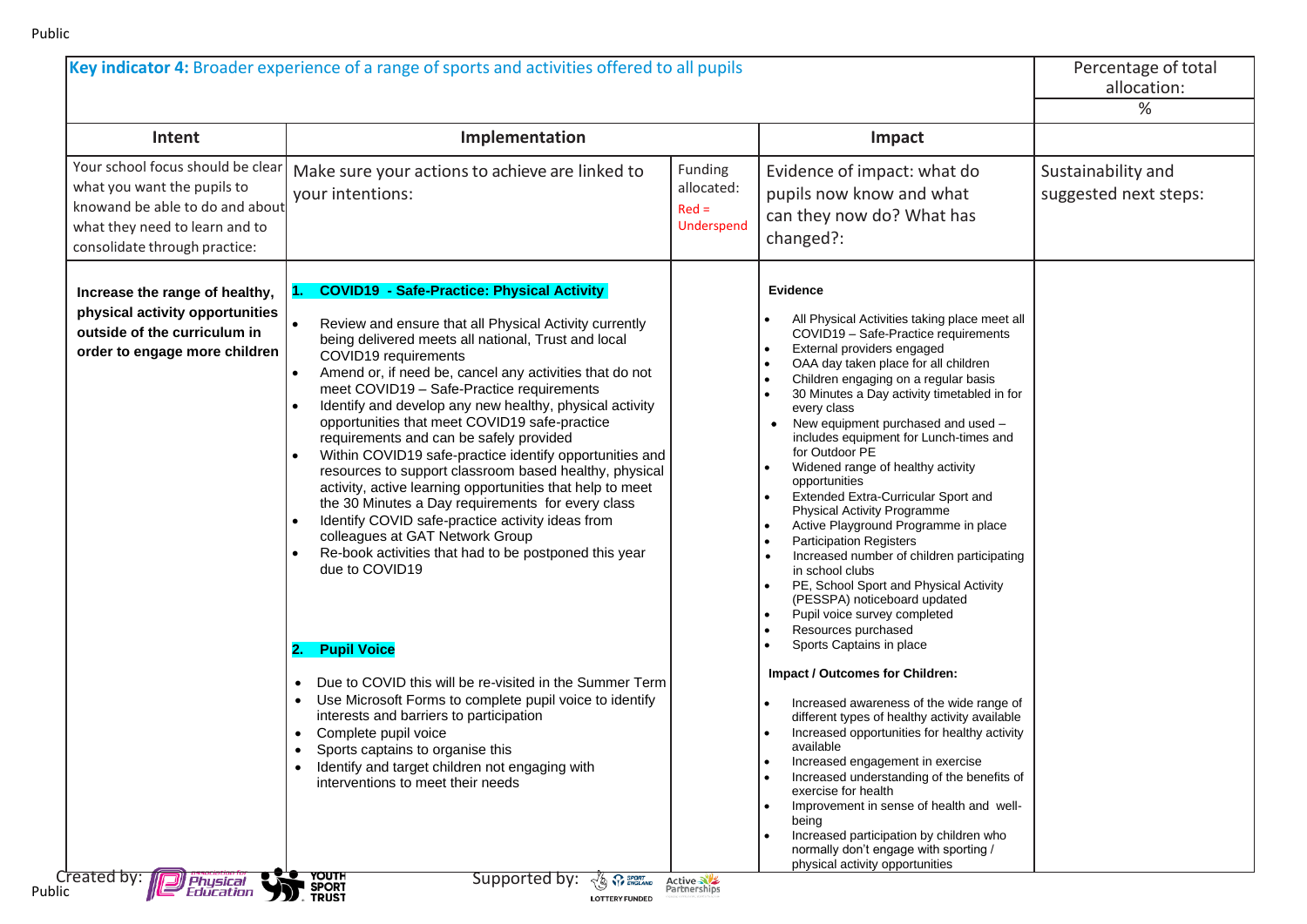| <b>Engage with children to provide additional</b><br>13.<br>opportunities using equipment<br>Sports Captains to work with YDP and support<br>delivery of play time activities.<br>To use the 'play bags' to get more children involved in<br>additional sports at lunch times.<br>Use watches that were purchased to show how many<br>steps children are doing a day-cleaning after use. -<br>Purchase any new ones that need replacing | £5550                                           | Increased number of children enjoying<br>taking part in school clubs<br>Children are accessing structured, active<br>games during lunchtimes<br>Equipment available to ensure children are<br>able to access active lunchtimes.<br>More children able to access equipment at<br>lunch time and be involved in active<br>lunches<br>Children experience leadership and team<br>building opportunities and develop new<br>skills.<br>All children have the opportunity to<br>participate – costs are not a barrier |  |
|-----------------------------------------------------------------------------------------------------------------------------------------------------------------------------------------------------------------------------------------------------------------------------------------------------------------------------------------------------------------------------------------------------------------------------------------|-------------------------------------------------|------------------------------------------------------------------------------------------------------------------------------------------------------------------------------------------------------------------------------------------------------------------------------------------------------------------------------------------------------------------------------------------------------------------------------------------------------------------------------------------------------------------|--|
| <b>Engage Sports Coaching Company to extend</b><br>physical activity opportunities                                                                                                                                                                                                                                                                                                                                                      | <b>Included in</b><br><b>YDP costs</b><br>above |                                                                                                                                                                                                                                                                                                                                                                                                                                                                                                                  |  |
| This includes Youth Development Programme (YDP)<br>NH Academy to ensure that any external staff are fully<br>upto date with and following all national, Trust and<br>local guidance and requirements in relation to<br>COVID19 - PESSPA safe-Practice                                                                                                                                                                                   |                                                 |                                                                                                                                                                                                                                                                                                                                                                                                                                                                                                                  |  |
| • On-going monitoring of practice by PE Lead COVID19<br>- PESSPA Safe-Practice Learning Walks)<br>• Coaches to use classroom spaces if wet and adapt<br>lessons to get children involved in activities to engage<br>children in physical activity<br>• Look at curriculum map to ensure that a variety of<br>sport is given to the children                                                                                             |                                                 |                                                                                                                                                                                                                                                                                                                                                                                                                                                                                                                  |  |
| <b>Outdoor &amp; Adventurous Activity (OAA) Programme</b><br>5.<br>including Water Sports Activities                                                                                                                                                                                                                                                                                                                                    | £3127.14                                        |                                                                                                                                                                                                                                                                                                                                                                                                                                                                                                                  |  |
| • Inclusive programme to involve every child in the<br>academy<br>• Day Programme of off-site exciting practical leadership<br>and Team building opportunities at local OAA centre<br>All costs will be covered including transport<br>Ensure all safe-guarding / risk-assessment procedures<br>are complete and adhered to                                                                                                             |                                                 | See Evidence, Outcome and Impact<br>statements above                                                                                                                                                                                                                                                                                                                                                                                                                                                             |  |
| Purchase sports equipment to support new activity<br>opportunities including active playgrounds and the                                                                                                                                                                                                                                                                                                                                 | <b>Costs</b><br>included in                     | See Evidence, Outcome and Impact<br>statements above                                                                                                                                                                                                                                                                                                                                                                                                                                                             |  |

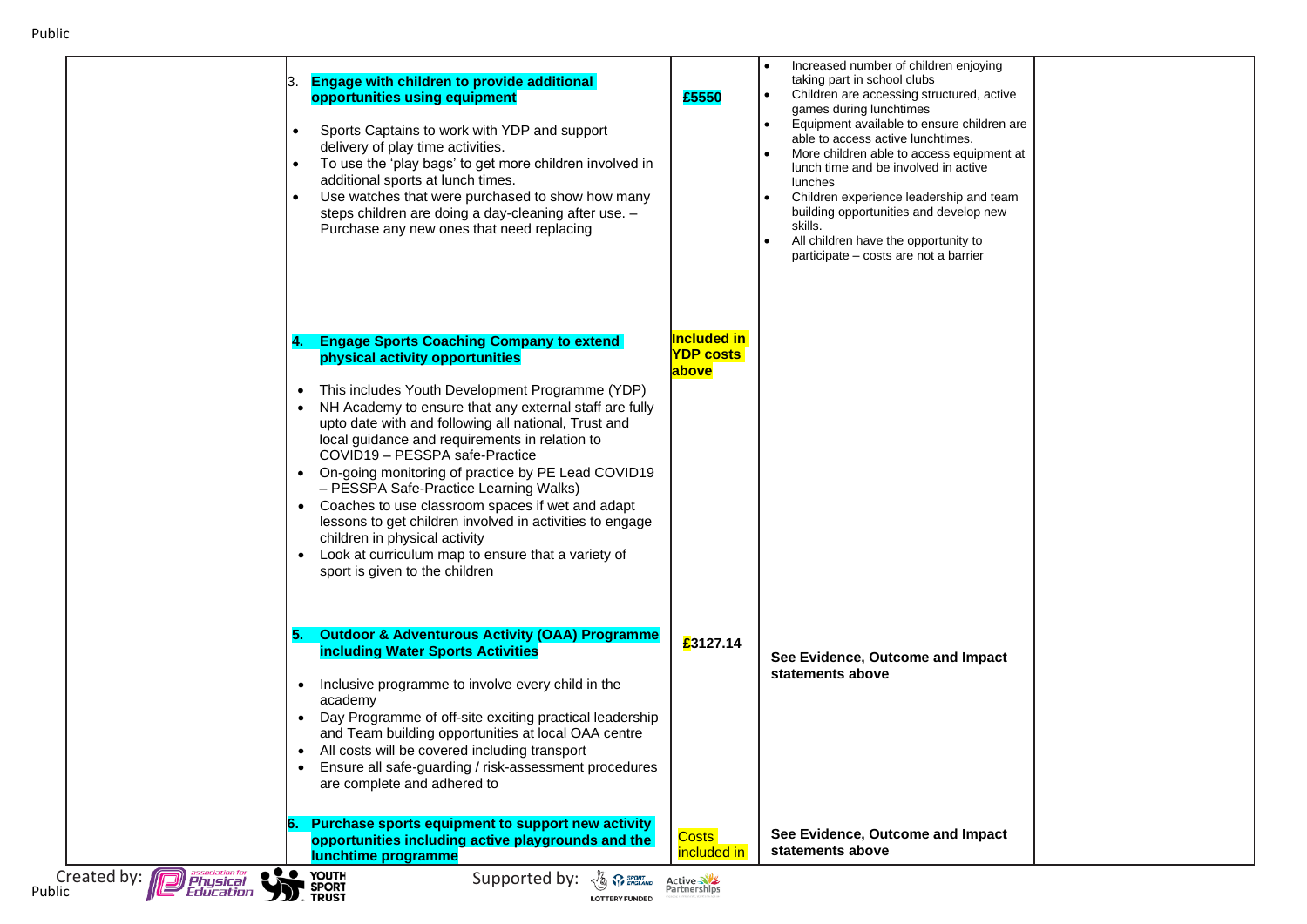| • Pedometers - enough for a whole class (one per child)<br>Develop Inter-Class Pedometer Challenge<br>$\bullet$<br>• Each Class to have Pedometers for a week - keep<br>record of total steps Class take over the week<br>Divide by number of children in the Class to get Class<br>Average<br>• Purchase Heart-Rate Monitors - supports learning in<br>Science and Health / Exercise areas of learning<br>• Purchase stop-watches - children see how many Star<br>- Jumps they can do in 30 seconds etc - running on<br>sport for a minutes<br>Many of these things can be done in the classroom or<br>on playground in an 'Active Break' from classroom<br>activity<br><b>Provide additional 'Top-Up' swimming sessions for</b><br>7.<br>Year 6 pupils to increase children achieving national<br>curriculum requirements<br>Identify new swimming provider<br>Additional sessions to enhance progress and attainment<br>in relation to the national targets. | KI 1<br><b>Evidence</b><br>• Increase in Top-Up Swimming sessions<br>• Swimming and Water-safety data<br><b>Impact</b>                                                                                                                                        |  |
|-----------------------------------------------------------------------------------------------------------------------------------------------------------------------------------------------------------------------------------------------------------------------------------------------------------------------------------------------------------------------------------------------------------------------------------------------------------------------------------------------------------------------------------------------------------------------------------------------------------------------------------------------------------------------------------------------------------------------------------------------------------------------------------------------------------------------------------------------------------------------------------------------------------------------------------------------------------------|---------------------------------------------------------------------------------------------------------------------------------------------------------------------------------------------------------------------------------------------------------------|--|
| In line with new national guidance, due to lack of access<br>to swimming because of COVID, the focus is now on<br>Self-Safe Rescue and Water-safety<br>Pupils who are identified as not achieving the NC<br>requirements particularly in relation to safe-self rescue<br>and personal survival are able to access top up sessions                                                                                                                                                                                                                                                                                                                                                                                                                                                                                                                                                                                                                               | • More children achieving national Swimming<br>and Water-Safety targets particularly safe-self<br>rescue<br>School performance against national targets<br>improved                                                                                           |  |
| at the conclusion of Year 6.<br>Book booster swimming sessions including transport.                                                                                                                                                                                                                                                                                                                                                                                                                                                                                                                                                                                                                                                                                                                                                                                                                                                                             | Swimming pools have been closed due to<br>staff and COVID, so children have not been<br>able to swim yet. Summer term will be used<br>as catch up for normal swimming lessons and<br>not top up as they wouldn't have had their<br>standard swimming lessons. |  |



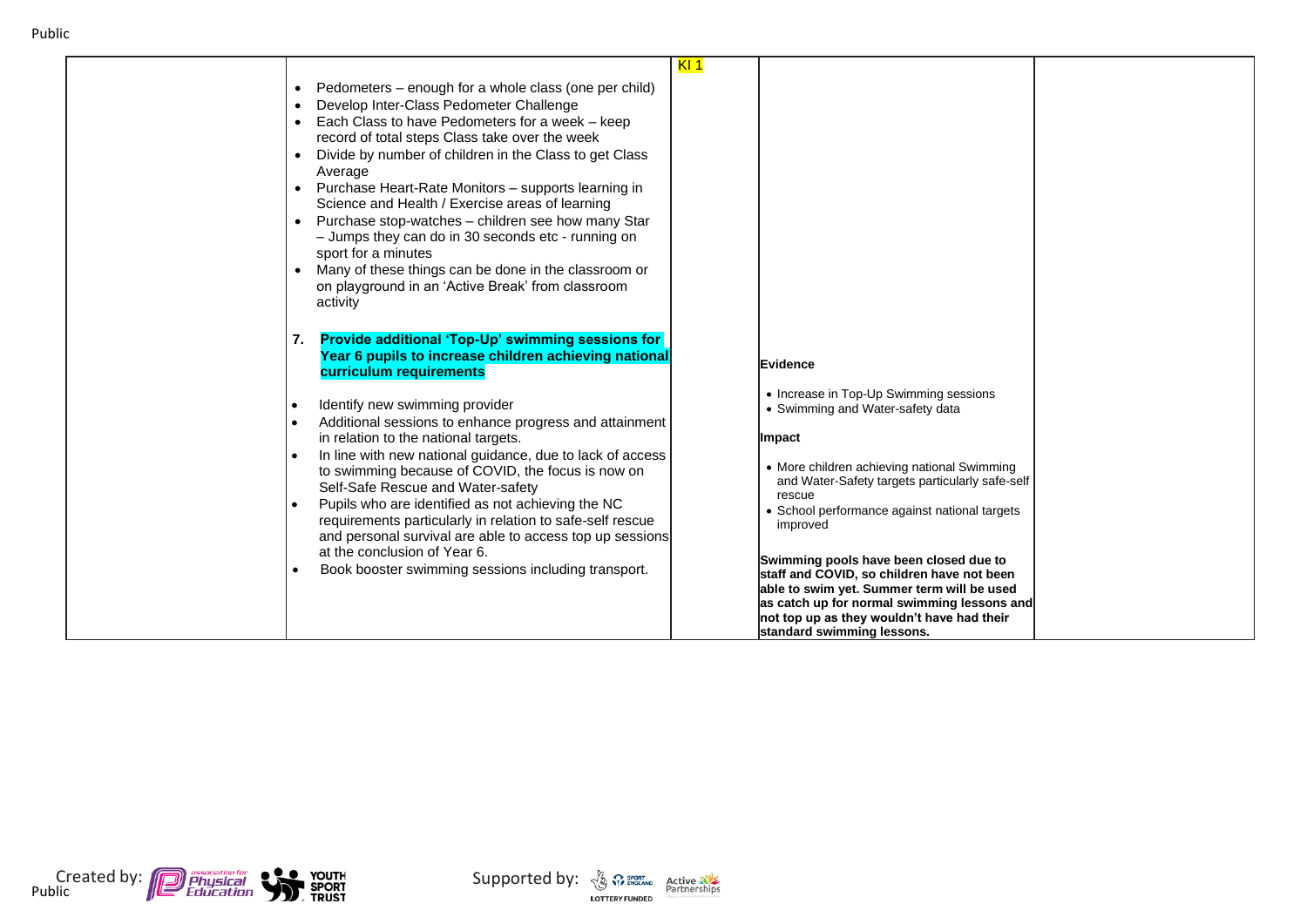|                                                                                                                                                                            | Key indicator 5: Increased participation in competitive sport                                                                                                                                                                                                                                                                                                                                                                                                                                                                                                                                                                                                                                                                             |                                                                                                                                                                                                                           |                                                                                                                                                                                                                                                                                                                                                                                                                                                                                                                                                                                                                                                        | Percentage of total<br>allocation:<br>%                                |
|----------------------------------------------------------------------------------------------------------------------------------------------------------------------------|-------------------------------------------------------------------------------------------------------------------------------------------------------------------------------------------------------------------------------------------------------------------------------------------------------------------------------------------------------------------------------------------------------------------------------------------------------------------------------------------------------------------------------------------------------------------------------------------------------------------------------------------------------------------------------------------------------------------------------------------|---------------------------------------------------------------------------------------------------------------------------------------------------------------------------------------------------------------------------|--------------------------------------------------------------------------------------------------------------------------------------------------------------------------------------------------------------------------------------------------------------------------------------------------------------------------------------------------------------------------------------------------------------------------------------------------------------------------------------------------------------------------------------------------------------------------------------------------------------------------------------------------------|------------------------------------------------------------------------|
| Intent                                                                                                                                                                     | Implementation                                                                                                                                                                                                                                                                                                                                                                                                                                                                                                                                                                                                                                                                                                                            |                                                                                                                                                                                                                           | Impact                                                                                                                                                                                                                                                                                                                                                                                                                                                                                                                                                                                                                                                 |                                                                        |
| Your school focus should be<br>clear what you want the<br>pupils to know and be able to<br>do and about what they need<br>to learn and to consolidate<br>through practice: | Make sure your actions to achieve are linked to your<br>intentions:                                                                                                                                                                                                                                                                                                                                                                                                                                                                                                                                                                                                                                                                       | Funding<br>Your school focus should be clear<br>allocated:<br>what you want the pupils to know<br>$Red =$<br>and be able to do and about what<br>Underspend<br>they need to learn and to consolidate<br>through practice: |                                                                                                                                                                                                                                                                                                                                                                                                                                                                                                                                                                                                                                                        | Make sure your actions to<br>achieve are linked to your<br>intentions: |
| Introduce additional,<br>inclusive competitive sports<br>opportunities providing the<br>opportunity for all children to<br>participate                                     | <b>Participate in GAT Competitions</b><br>Organise and take part in an increased range of<br>competitive opportunities such as; Sports Days, GDFT<br>Inter-Academy Athletics, COPA competitions,. External<br>events are dependent on COVID19 situation and will be<br>reviewed nearer to the time.<br>Will assess each term due to COVID<br>Enter all events<br><b>Regional Dance Festivals</b><br>If the above type of activities are not possible due to<br>COVID19 restrictions or travel to other academies is not<br>possible, then competition will be 'virtual' in nature and will<br>be determined as the year progresses<br><b>Youth Dreams Project (YDP)</b><br>12,<br>Enter the Youth Dreams Project Football competitions in |                                                                                                                                                                                                                           | <b>Evidence</b><br>• Competition Programme Summary Sheet<br>• PE Units of Work developed to include<br>competitive opportunities<br>• New Sports and physical activity competitive<br>opportunities in place<br>• Participation Registers<br>• Resources to plan and deliver programme<br>• Sports Captains in place<br>• Celebration Assemblies<br>• Medals / Certificates awarded<br>Impact / Outcomes for staff:<br>• Sustainability - Teaching Staff able to deliver<br>COVID19 - safe competitive sport / physical<br>activity opportunities for their children in<br>lessons<br>Leading to the following outcomes<br>accessible by all children. |                                                                        |
|                                                                                                                                                                            | July (Years 4/5/6)<br><b>Travel Costs</b><br>13.                                                                                                                                                                                                                                                                                                                                                                                                                                                                                                                                                                                                                                                                                          | £1700                                                                                                                                                                                                                     | Increased pupil:<br>Experience of competition against self<br>$\bullet$                                                                                                                                                                                                                                                                                                                                                                                                                                                                                                                                                                                |                                                                        |
|                                                                                                                                                                            | Use Sports Premium funding so that all travel to/from<br>sports competitions is provided ensuring equal<br>opportunities for all pupils. Travel costs with the exception<br>of the transport to/from swimming which the Academy<br>pays for separately                                                                                                                                                                                                                                                                                                                                                                                                                                                                                    |                                                                                                                                                                                                                           | and others<br>Experience and understanding of rules<br>and scoring systems<br>Experience and understanding of how to<br>work as a team and how to handle<br>winning and losing and the importance<br>of good sportsmanship<br>Confidence<br>$\bullet$<br>Enjoyment of sport across the school                                                                                                                                                                                                                                                                                                                                                          |                                                                        |
| Created by: <b>M</b><br><b>Physical</b><br>Education                                                                                                                       | Youth<br>Sport<br>Trust<br>Supported by:<br><b>OF SPORT</b>                                                                                                                                                                                                                                                                                                                                                                                                                                                                                                                                                                                                                                                                               | Active<br>Partnerships                                                                                                                                                                                                    | $\bullet$<br>Opportunities to participate in a wider<br>variety of activities<br>Awareness of the importance of physical<br>$\bullet$                                                                                                                                                                                                                                                                                                                                                                                                                                                                                                                  |                                                                        |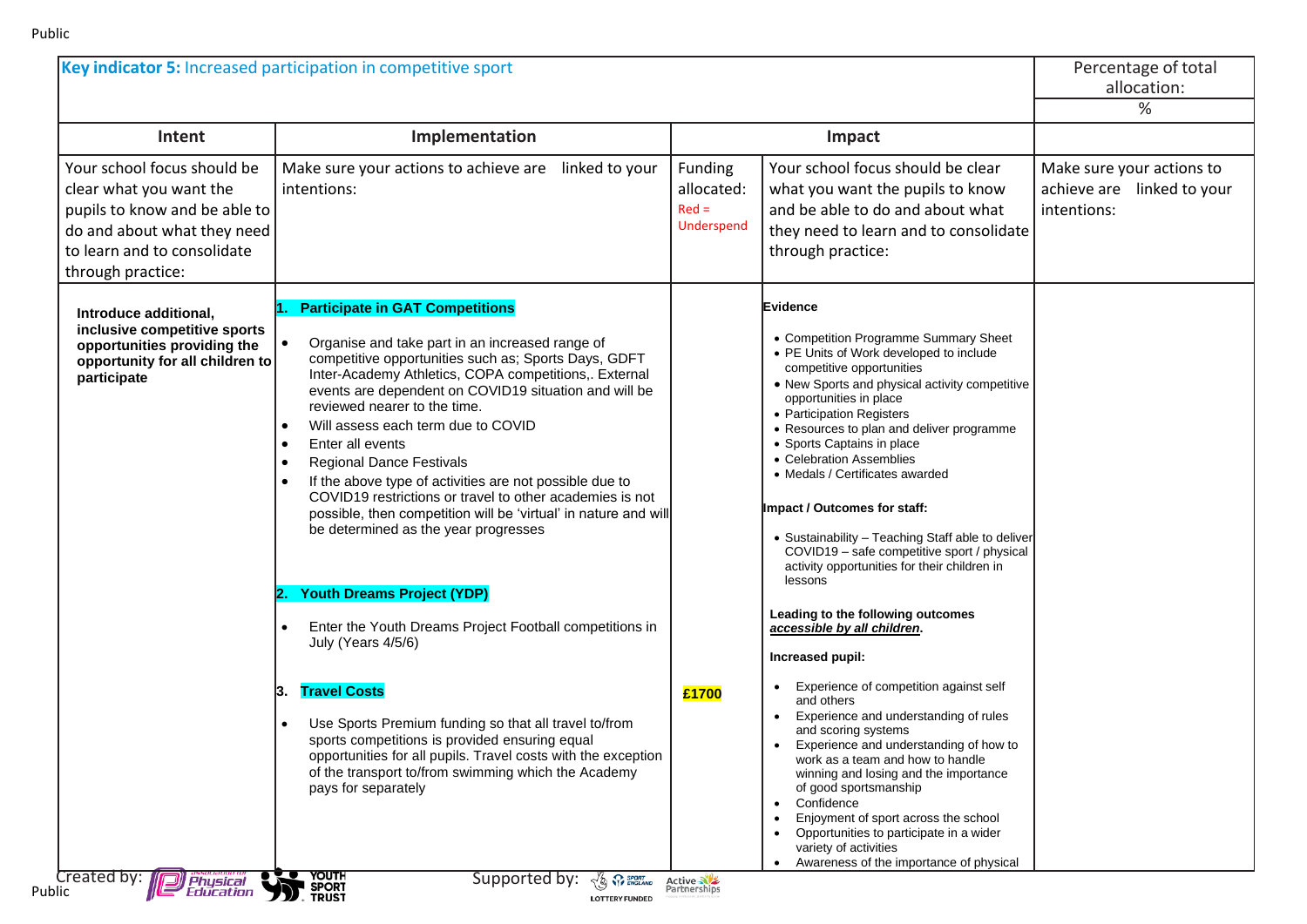| <b>Inclusive competitive PE Curriculum Sports</b><br><b>Competition Programme</b><br>Give all children more opportunities over the school year<br>$\bullet$                                                                                                                                                                                                                                                                                                                                                                                                                                                                                                                                                                                                                                                                                                                                          |      | activity and health<br>Socialisation with other children from<br>$\bullet$<br>other schools / backgrounds<br>Experience of sense of well-being and<br>the feeling of achieving their best |  |
|------------------------------------------------------------------------------------------------------------------------------------------------------------------------------------------------------------------------------------------------------------------------------------------------------------------------------------------------------------------------------------------------------------------------------------------------------------------------------------------------------------------------------------------------------------------------------------------------------------------------------------------------------------------------------------------------------------------------------------------------------------------------------------------------------------------------------------------------------------------------------------------------------|------|-------------------------------------------------------------------------------------------------------------------------------------------------------------------------------------------|--|
| to experience competitive opportunities<br>PE Lead to review curricular programme and identify<br>$\bullet$<br>competitive opportunities<br>Sports captains to identify what sports they may want to<br>$\bullet$<br>look into first<br>Extend competitive opportunities from within the PE<br>$\bullet$<br>Curriculum itself so competitive opportunities more<br>inclusive are increased and available to all<br>Competitions must involve ALL children<br>$\bullet$<br>Develop new templates for scoring etc.<br>٠<br>Will look into virtual events with other schools in the area.<br>٠<br>At the end of each term will do a competition between<br>$\bullet$<br>both classes with what ever skills they have been<br>learning. E.g. football, cricket etc.<br>Ensure that all staff carry out their own mini competitive<br>activity at the end of at least 2 PE Units of Work over the<br>year |      | See Evidence and Impact<br>statements above                                                                                                                                               |  |
| 5. Sports Day / Week<br>All national COVID19 guidelines must be followed                                                                                                                                                                                                                                                                                                                                                                                                                                                                                                                                                                                                                                                                                                                                                                                                                             | £300 |                                                                                                                                                                                           |  |
| Purchase medals and certificates to recognise and<br>celebrate pupil's achievement                                                                                                                                                                                                                                                                                                                                                                                                                                                                                                                                                                                                                                                                                                                                                                                                                   |      |                                                                                                                                                                                           |  |
| 6. Continue to develop the Sports Captains Programme<br>Identify one person per class<br>٠<br>Can help to identify children's interests and ideas for new<br>activities and competitions across the academy<br>Can help to advertise the activities available                                                                                                                                                                                                                                                                                                                                                                                                                                                                                                                                                                                                                                        | £100 | See Evidence and Impact<br>statements above                                                                                                                                               |  |
| 7. Celebrating Engagement and Achievement<br>Ensure individuals and teams are celebrated within class<br>assemblies for children who have:<br>taken part in competitions remotely                                                                                                                                                                                                                                                                                                                                                                                                                                                                                                                                                                                                                                                                                                                    |      | See Evidence and Impact<br>statements above                                                                                                                                               |  |
| -gained certificates<br>-achieved star of the lesson in PE/club.                                                                                                                                                                                                                                                                                                                                                                                                                                                                                                                                                                                                                                                                                                                                                                                                                                     |      |                                                                                                                                                                                           |  |